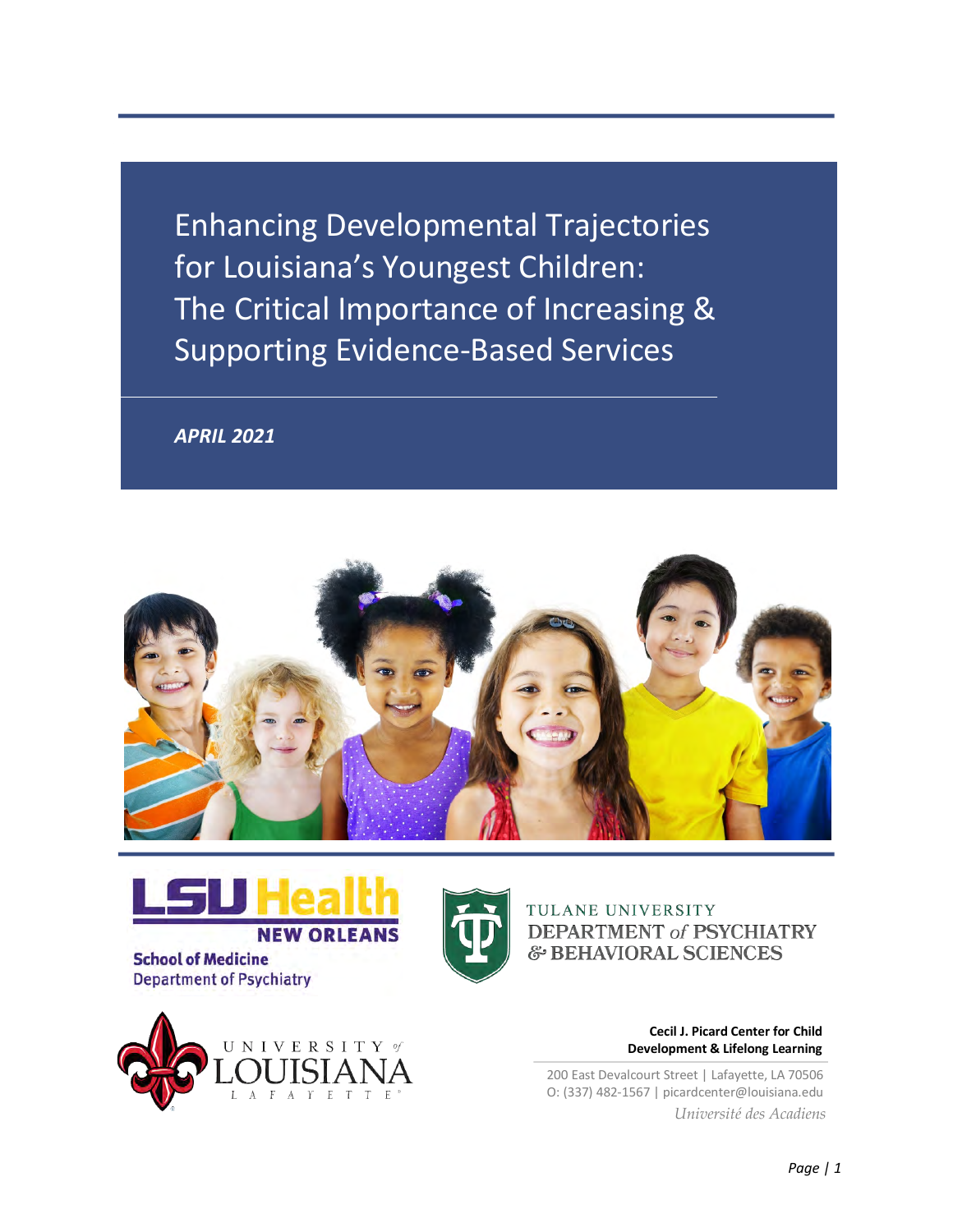# AUTHORS & SPONSORS

#### **AUTHORS**

#### **Paula D. Zeanah, Ph.D., MSN, RN**

LGMC/OLOL Eminent Scholar Endowed Chair College of Nursing and Allied Health Professions Director of Research Picard Center for Child Development Chair, Early Trauma Treatment Task Force University of Louisiana at Lafayette, Lafayette, LA

#### **Julie A. Larrieu, Ph.D.**

Professor of Psychiatry Clinical Associate Professor of Pediatrics Chief, Division of Clinical Psychology PI, Early Trauma Treatment Network, Tulane Site Department of Psychiatry and Behavioral Sciences Tulane University School of Medicine New Orleans, LA

#### **Joy D. Osofsky, Ph.D.**

Paul J. Ramsay Chair of Psychiatry Barbara Lemann Professor of Child Welfare Director, LSUHSC Harris Center for Infant Mental Health Louisiana State University Health Sciences **Center** 

PI, Early Trauma Treatment Network, LSUHSC Site New Orleans, LA

#### **Amy B. Dickson, Psy.D.**

Assistant Professor Deputy Chief of Psychology Co-Director, LSUHSC Harris Center for Infant Mental Health Department of Psychiatry Louisiana State University Health Sciences Center New Orleans, LA

#### **Charles H. Zeanah, Jr., MD**

Mary Peters Sellars-Polchow Chair of Psychiatry Vice Chair, Child and Adolescent Psychiatry Professor of Psychiatry and Pediatrics Executive Director, Infant Institute Tulane University School of Medicine New Orleans, LA

#### **SPONSORS**

Preparation of this document was supported in part by Substance Abuse and Mental Health Administration (SAMHSA), U.S .Department of Health and Human Services (HHS) Grant No. 5U79SM08003, *Early Trauma Treatment Network: Improving Access and Standard of Care for Young/Preschool Children (Alicia Lieberman, PI)* and in-kind contributions of the authors. The views and opinions expressed in this report are those of the authors and do not necessarily reflect those of SAMHSA, HHS, or the authors' respective institutions. The report is disseminated at no charge to interested organizations, agencies, and individuals.

**SUGGESTED CITATION**: Zeanah, P., Larrieu, J., Osofsky, J., Dickson, A., & Zeanah, C.H. (2021). *Enhancing Developmental Trajectories: The Critical Importance of Increasing & Supporting Evidence-Based Services for Louisiana's Most Vulnerable Citizens*. White Paper available at www.picardcenter.louisiana.edu and from infantinstitute@tulane.edu.

**CORRESPONDING AUTHORS**: Paula Zeanah (paula.zeanah@louisiana.edu), Amy Dickson (ADicks@lsuhsc.edu), Julie Larrieu (jlarrie@tulane.edu), Joy Osofsky (JOsofs@lsuhsc.edu), and Charley Zeanah (czeanah@tulane.edu).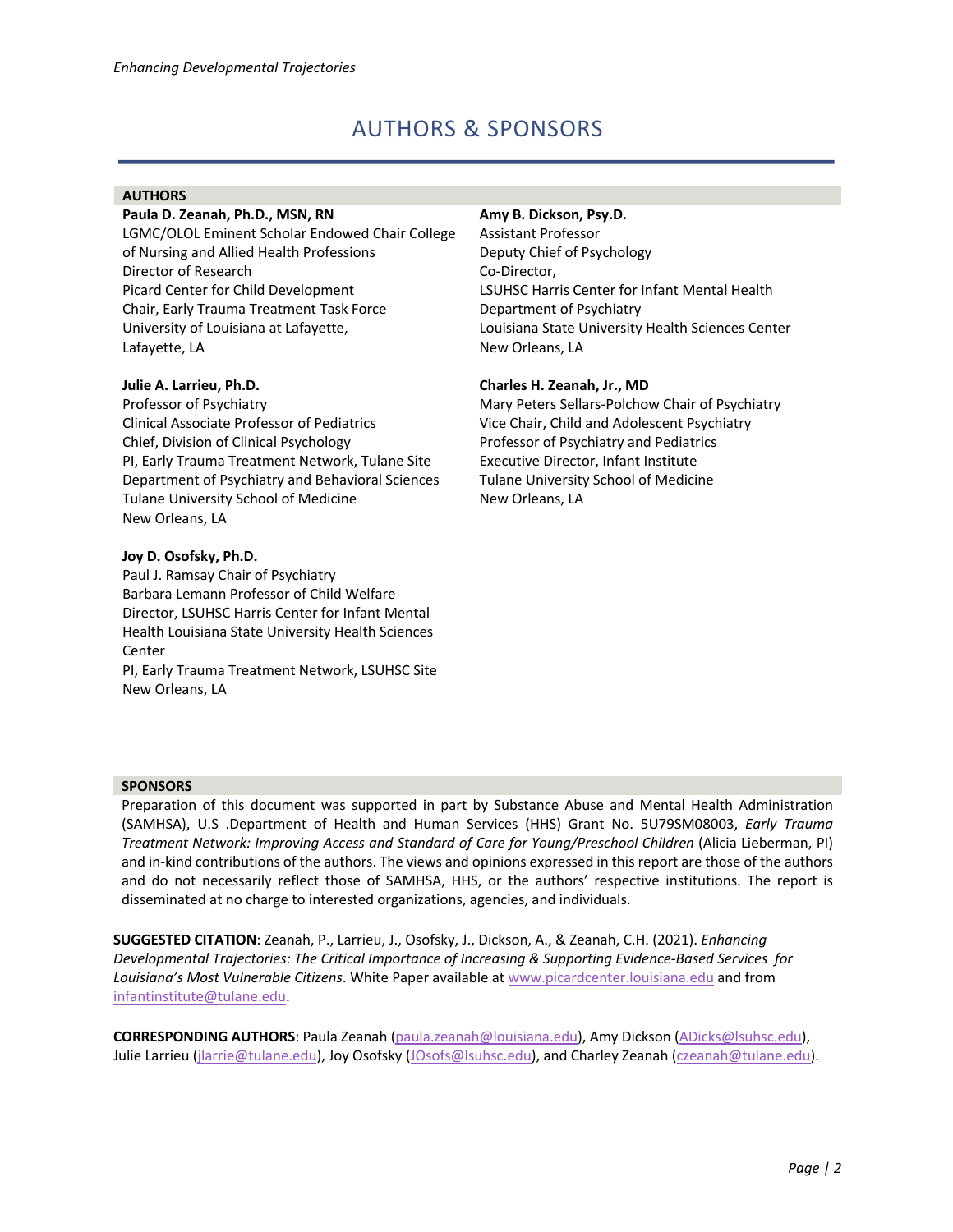# ACKNOWLEDGEMENTS

We acknowledge the support of Dr. Alicia Lieberman of the University of California, San Francisco, as overall director of the Early Trauma Treatment Network for support of the Early Trauma Treatment Task Force in Louisiana. We also appreciate the invaluable help of Megan Bergeron, MS, CRA, of the Cecil J. Picard Center for Child Development and Lifelong Learning at the University of Louisiana at Lafayette in preparing this manuscript.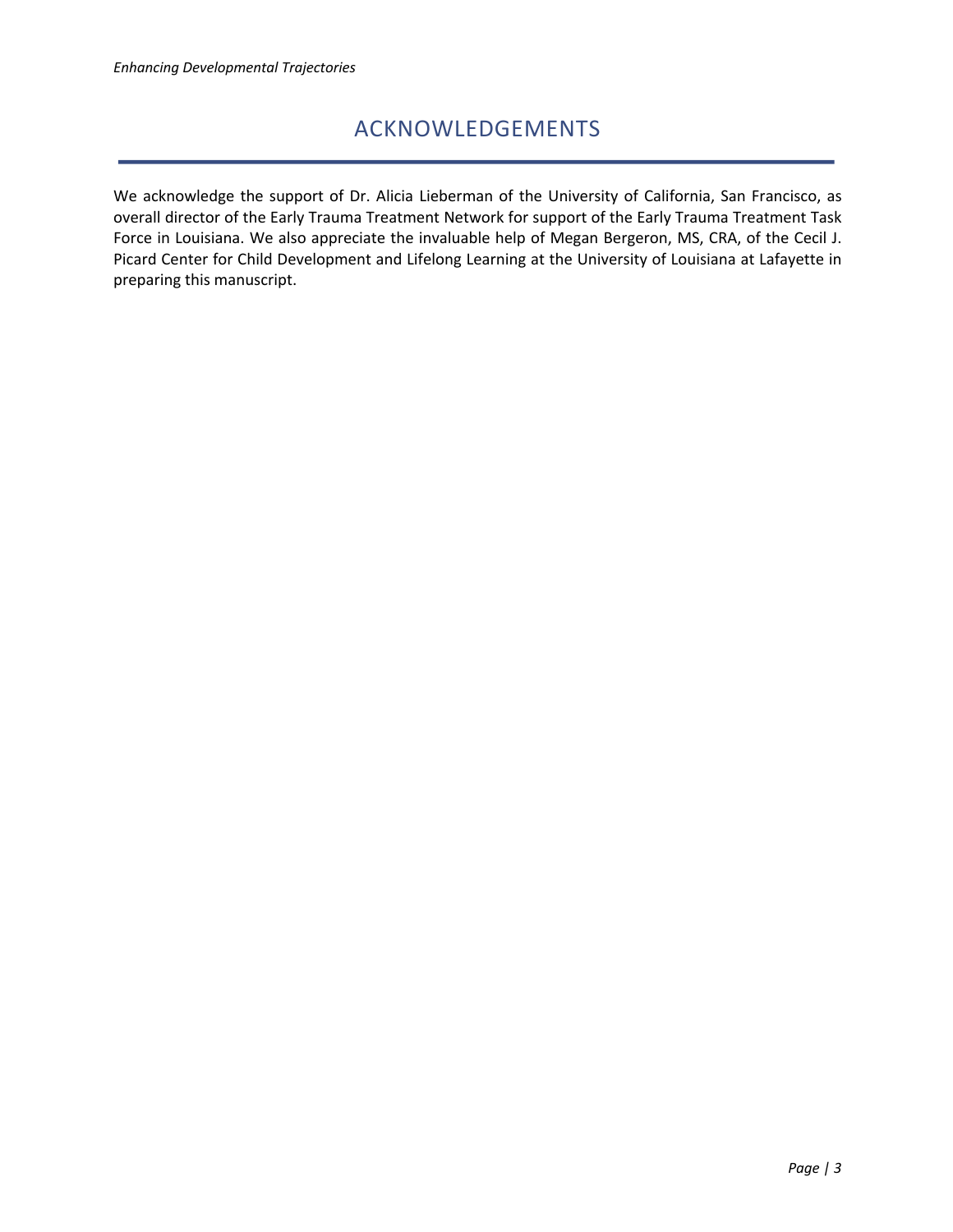# TABLE OF CONTENTS

| Young Children Expelled from Childcare, Preschool and Kindergarten  9                          |
|------------------------------------------------------------------------------------------------|
|                                                                                                |
|                                                                                                |
|                                                                                                |
|                                                                                                |
|                                                                                                |
|                                                                                                |
|                                                                                                |
|                                                                                                |
|                                                                                                |
|                                                                                                |
|                                                                                                |
|                                                                                                |
|                                                                                                |
| Video-Feedback Intervention to Promote Positive Parenting-Sensitive Discipline (VIPP-SD)15     |
|                                                                                                |
|                                                                                                |
|                                                                                                |
|                                                                                                |
| <b>BENEFITS OF ENHANCED REIMBURSEMENT FOR EVIDENCE-BASED TREATMENTS for Young Children .16</b> |
|                                                                                                |
|                                                                                                |
|                                                                                                |
|                                                                                                |
|                                                                                                |
|                                                                                                |
|                                                                                                |
| <b>APPENDIX</b>                                                                                |
|                                                                                                |
|                                                                                                |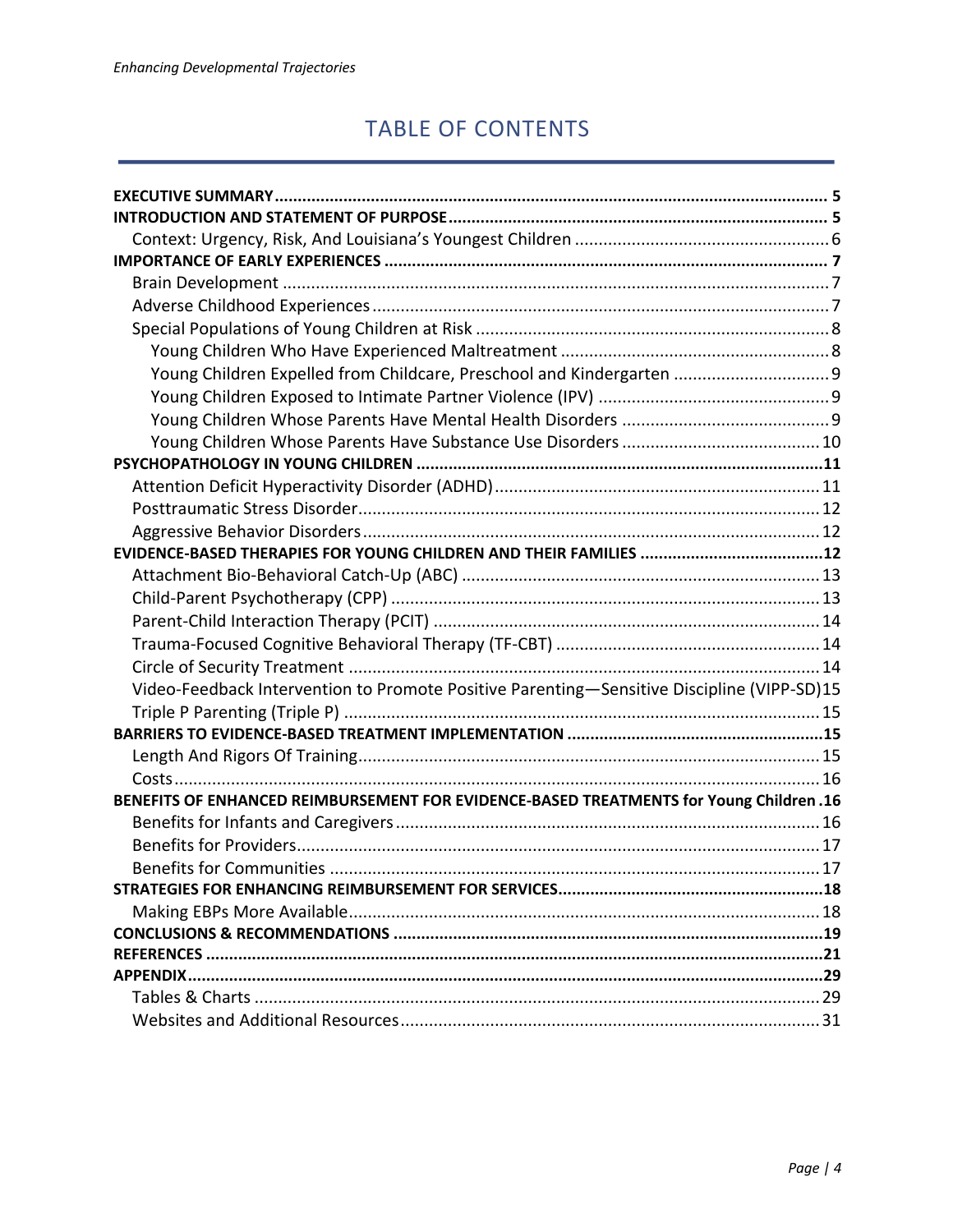# EXECUTIVE SUMMARY

Considerable research powerfully demonstratesthat the experiences of young children during the earliest years of life are significant and consequential for their immediate well-being as well as their long-term outcomes. The first three years of life is a period in which brain development is profoundly affected by risk and protective experiences that the young child has—especially caregiving experiences. Adequate nurturance, language and cognitive stimulation, responsiveness to distress, and protection from threatening or harmful experiences set the young child on a trajectory of healthy brain development, but inadequacies in these areas or presence of threatening or harmful input sets them on a trajectory of inadequate brain development. In Louisiana, too many young children are exposed to adversities that are known to compromise their developmental potential. Harmful or inadequate experiences in young children not only increase risk for subsequent developmental difficulties, but also may lead to psychiatric difficulties and poor long-term health outcomes. Further, adverse experiences most often occur in combination, with risk increasing proportionately as more types of adversity occur.

In addition to the high prevalence of risk conditions for many of Louisiana's young children, research also documents that severely impairing psychiatric disorders are almost as prevalent in 2- to 5-year-old children as in older children, adolescents and adults. Fortunately, there are a number of evidence-based interventions available to treat disorders in young children. Unfortunately, these interventions are not available in most parts of Louisiana for two main reasons: 1) the paucity of trained providers and 2) inadequate ongoing support including low reimbursement rates for these services.

Increasing the availability of providers trained to deliver these needed interventions is an urgent priority for Louisiana. The barriers to enhancing availability of evidence-based interventions include the costs, length, and rigors of training as well as having structures in place to support providers in delivering the services. Inadequate training of providers in basic principles of infant and early childhood mental health also is a factor.

An approach that has been successful in increasing access for other mental health interventions in Louisiana and in other states is enhanced, cost-based Medicaid rates for providers who are trained and who provide evidence-based interventions. Increased reimbursement provides a needed incentive for providers to seek training and for agencies to invest in the training that make needed treatments available.

State policymakers, Medicaid, and Managed Care Organizations are urged to implement specific recommendations to grow the Louisiana evidence-based practice (EBP) provider workforce and ensure greater access to EBPs for children and families throughout Louisiana, now, and into the future.

#### **Recommendations:**

- 1. Support EBP service delivery through increased Medicaid reimbursement rates.
- 2. Develop policies that incentivize EBP trained mental health providers to remain in the Medicaid workforce.
- 3. Prioritize and integrate managed care processes to support EBPs for young children.

# INTRODUCTION AND STATEMENT OF PURPOSE

This paper outlines the urgent need to enhance the mental health and well-being of Louisiana's youngest and most vulnerable citizens by increasing the availability of evidence-based, trauma informed treatments for young children who are on maladaptive developmental trajectories, experiencing impaired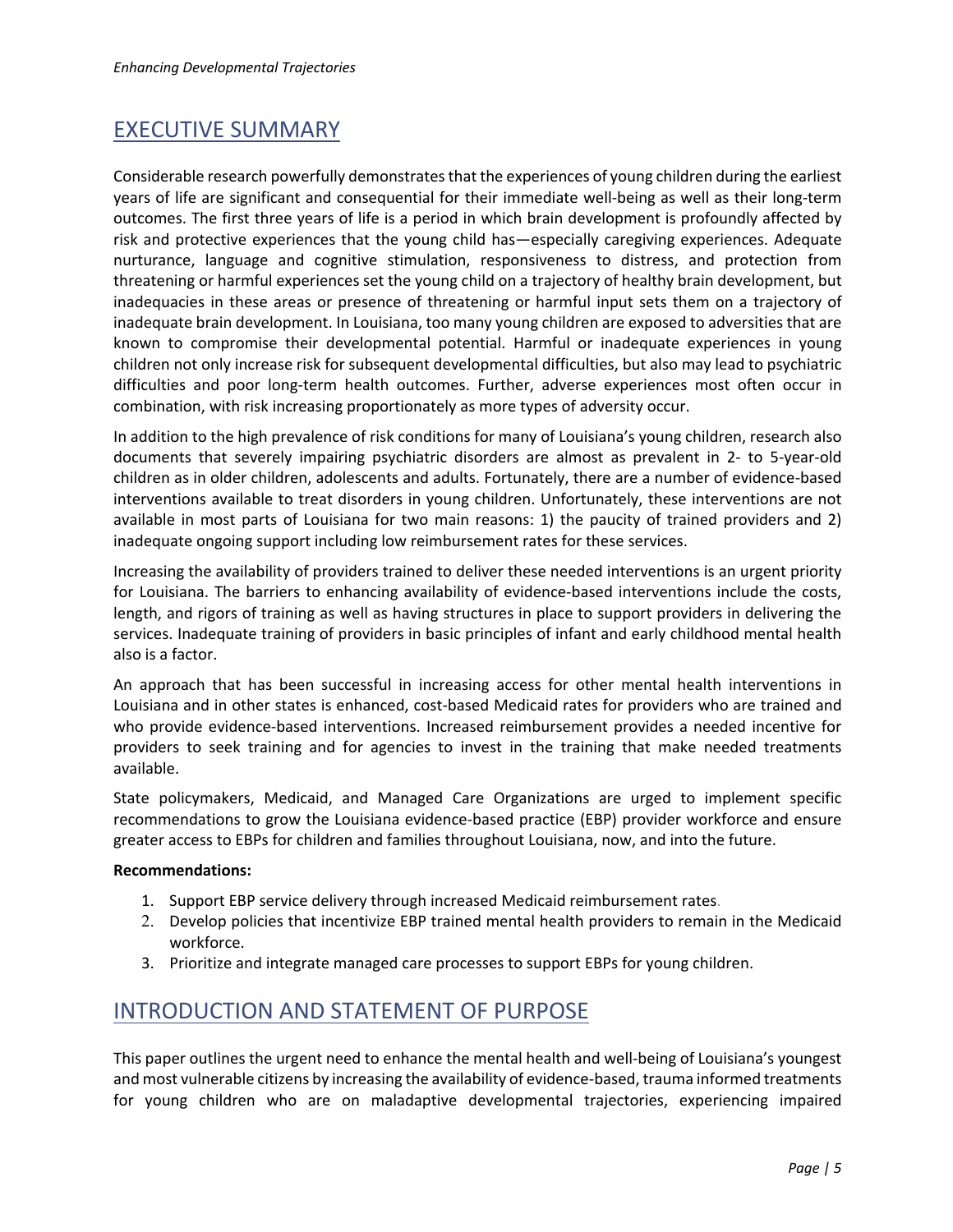functioning, and suffering as a result. Increasing the work force is critical to meet these urgent needs. While increasing the workforce is a long-term process, interim steps are possible and necessary.

We recently completed a statewide survey to identify current understanding and needs regarding adverse childhood experiences (ACEs). Mental health services for children exposed to ACEs (which include household members with mental health problems, substance abuse, criminal activity; exposure to interpersonal violence; experiences of physical, emotional and sexual abuse and physical and emotional neglect, Felitti et al, 1998) and other traumas were repeatedly identified as a need, and there was a clear interest among mental health respondents in deepening and expanding their knowledge about traumainformed therapy. However, few of the mental health respondents indicated they were fully trained, confident, or actively using specific, trauma-focused, evidence-based therapies for young children (Zeanah et al., 2020). Many factors contribute to the limited availability and expertise in evidence-based, trauma-informed practice; however, improving reimbursement has been shown to significantly increase the availability of providers (Beidas et al., 2016; Hagele, Potter & Seifert, 2020; Phillippi et al., 2013; Roundfield & Lang, 2017).

The purpose of this White Paper is to make the case for providing financial incentives to increase the availability of evidence-based, trauma-informed services for young children. The document may be used to inform stakeholders, including legislators, Medicaid Care Organizations (MCOs), private insurance providers, and others who are concerned about the need to address the immediate behavioral and emotional needs (that is, alleviate the current suffering) of young children and to prevent future mental and physical health issues that are so costly to Louisiana's overall well-being.

### **CONTEXT: URGENCY, RISK, AND LOUISIANA'S YOUNGEST CHILDREN**

Despite numerous efforts to improve the health and well-being of Louisiana's children and families, Louisiana has languished at the bottom of child health, educational, and social outcomes for years. The most recent Save the Children report (2020) ranked Louisiana last in the U.S. across areas of hunger, dropping out of school, teenage pregnancy and early death due to poor health, accident, murder or suicide. Similarly, the Annie E. Casey Foundation (AECF) ranked Louisiana 48<sup>th</sup> for overall child well-being, 49<sup>th</sup> in Family and Community, 47<sup>th</sup> in Education, and 43<sup>rd</sup> in Health (AECF, 2020). Contributing to these poor outcomes is the lack of adequate mental health services, especially for children. Louisiana is designated a mental health provider shortage area, with only 25% of overall mental health needs being met (Kaiser Family Foundation, 2019). Not only are there limited providers, but many child-focused, evidence-based practices are inadequately implemented (Phillippi et al., 2020, Zeanah et al., 2020). We argue that making these services available to very young children is an essential step toward improving Louisiana's health, educational, and social outcomes (Phillippi et al. 2020, Zeanah et al., 2020).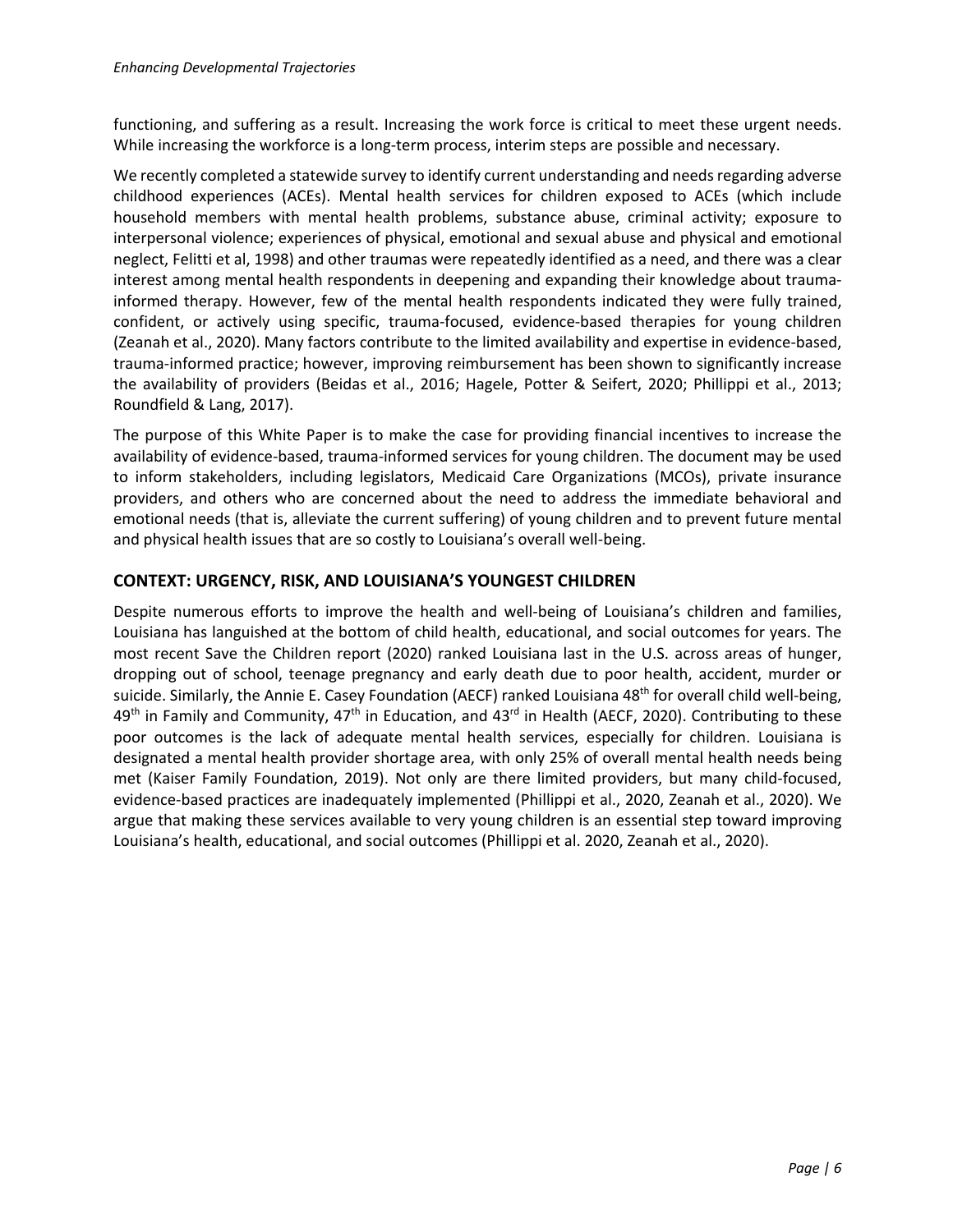# IMPORTANCE OF EARLY EXPERIENCES

Recent research has demonstrated the urgency of developing effective methods for intervening with children in the earliest years of life when they are on maladaptive developmental trajectories. In this section, we highlight important findings from several different bodies of research.

#### **BRAIN DEVELOPMENT**

Human brain development begins soon after conception and continues for much of the first three decades. Nevertheless, it is well established that the first three years of life are critically important for establishing healthy brain development.

The developing brain is especially sensitive to environmental influences. At birth, the brain consists of billions of nerve cells or neurons; the connections between neurons which allow the neurons to communicate with each other(synapses) are formed primarily through experience. The most rapid growth of synapses occurs during the first few years of life, and by 5 or 6 years of age, the human has more synapses than at any other time of life. Initially, synapses are not tightly bound connections; if they are stimulated repeatedly, the synapses consolidate or strengthen. If not repeatedly stimulated, the synapses are pruned away (eliminated). Neuroscientists call this the principle of "use it or lose it." The developing brain's ability to adapt to a wide variety of environmental conditions is called brain plasticity.

Brain development is stimulated by all of the infant's experiences, including sensory stimulation (e.g., visual, auditory, kinesthetic, taste, touch, smell) and internal states (e.g., hunger, pain, comfort). Importantly, *caregiving experiences in the early years provide the most important environmental context in which brain development unfolds,* but this is a two-edged sword. If the infant is cared for well, that is, his/her needs are met, the infant is safe, nurtured and receives adequate stimulation, the chances of proper brain development are likely. If the infant receives inadequate care or stimulation, or is exposed to excessively frightening or traumatic experiences, brain development may be adversely affected. Experiences in the earliest years lay the foundation for later healthy or unhealthy brain development that becomes increasingly difficult to change. Brain plasticity diminishes precipitously during the early years and continues to decrease across the lifespan. From a neuroscience perspective, this means that the physiological effort required to overcome established brain circuits becomes increasingly difficult as time passes. From an economic standpoint, it becomes increasingly costly to undo or alter maladaptive developmental and behavioral trajectories (Knudsen et al., 2006).

The adaptability of the brain to environmental and caregiving influences in the earliest years of life also means the developing nervous system is vulnerable to stressors that affect the development of neurochemical, hormonal and other physiological processes. Mild and tolerable stress in early childhood can create opportunities for learning, growth and self-regulation, especially when scaffolded by sensitive and responsive caregiving. However, overwhelming stressful events from too little (neglect) or too much (threatening/harsh/abusive) input, especially when safe and responsive caregiving is lacking, is harmful and leads to poor long-term outcomes, even after physical safety is no longer jeopardized. Effective treatment for young children who have experienced trauma, deprivation, or other adversities is crucial to buffer and prevent these long-lasting effects.

### **ADVERSE CHILDHOOD EXPERIENCES**

In a well-known landmark study, Vincent Felitti and Robert Anda surveyed 17,000 patients being seen at the San Diego Kaiser Permanente HMO about adverse experiences in their childhood prior to age 18. They identified ten key types of adversities: physical abuse, sexual abuse, emotional abuse; physical neglect,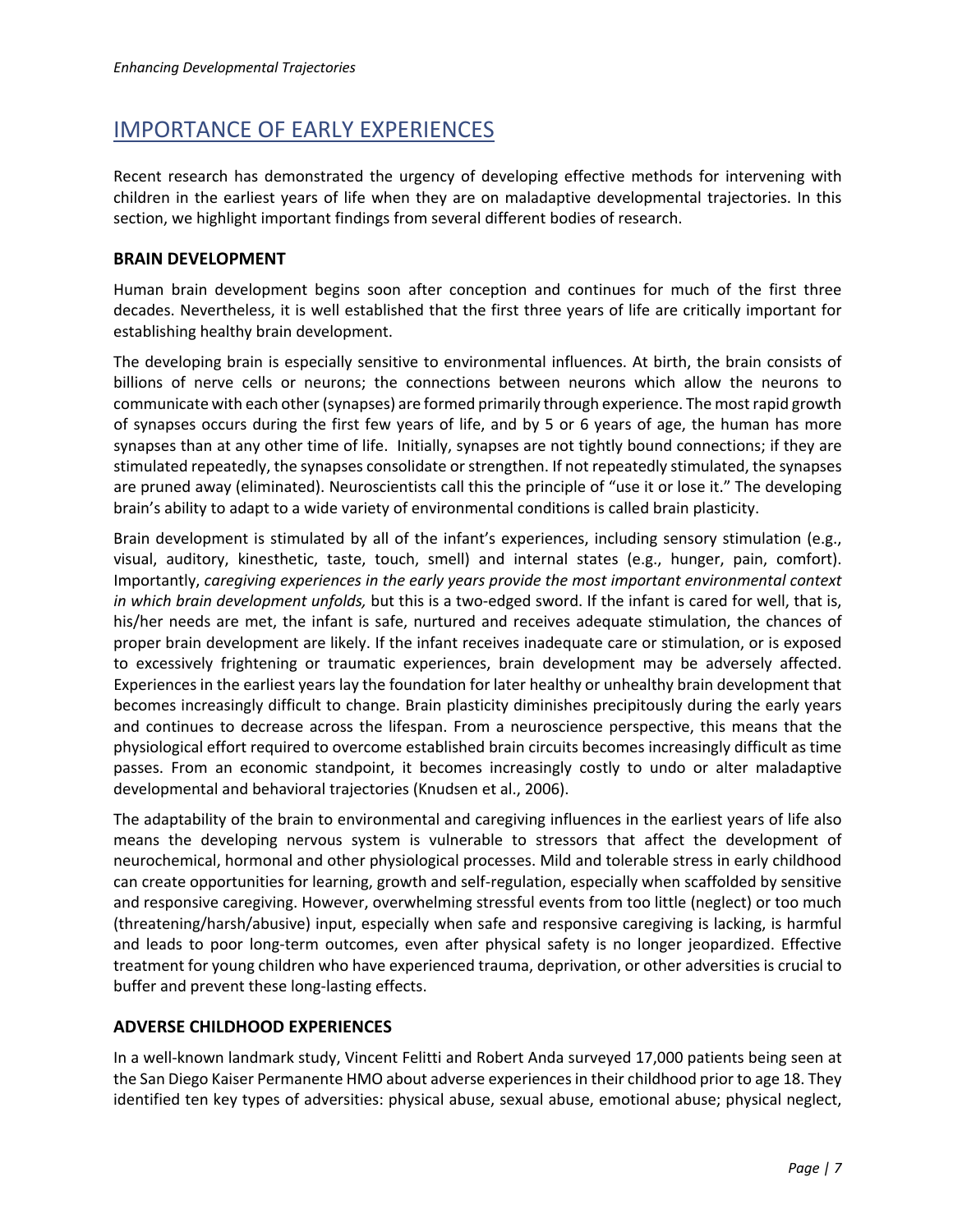emotional neglect, parental separation or divorce; witnessing violence against the mother; and living with household members who were substance abusers, mentally ill or suicidal, or ever imprisoned, and they designated these as adverse childhood experiences (ACEs). Importantly, they demonstrated that the total number of these experiences was related linearly to increased risk, not only for adult mental health outcomes such as depression, anxiety, and suicide, but also a wide variety of unhealthy behaviors (e.g., substance use, multiple sexual partners, smoking) and physical health outcomes, including cancer, ischemic heart disease, chronic pulmonary disease, among others (Felitti et al., 1998).

Subsequent research has replicated and extended these findings. For example, the original ACE study findings seem to hold for a wide range of populations (Bellis et al, 2019; Wade et al., 2016). Second, prospectively collected ACEs have been shown to predict adult health outcomes (Reubin et al., 2016). Third, mothers' reports of ACEs are associated with their young children's behavior problems and biological adaptation (Esteves et al., 2020). Fourth, a broader appreciation for important adverse experiences beyond the original ten has demonstrated the impact of community adverse events and social determinants of health (Ellis & Dietz, 2016; Pinderhughes et al., 2015). Racism (Geronimus, 1992; Paradies et al., 2015), corporal punishment (Taylor et al., 2010; Afifi et al., 2017), neighborhood disorganization (Theall et al., 2013), and exposure to community violence (Osofsky & McAlister Groves, 2018) are all associated with subsequent adverse developmental, health, and mental health effects.

Even when restricting the lens to the original ten ACEs, Louisiana's children experience significantly more than children nationwide. In a recent study conducted by Johns Hopkins University's Child and Adolescent Health Measurement Initiative (Bethell et al., 2017), nearly 54 percent of Louisiana children ages 0-17 have experienced one or more ACEs, compared to 46 percent of children nationwide. In addition, 28.2 percent of Louisiana children have experienced at least two adverse events, up from the national average of 21.7 percent. For young children ages 0-5, 37% have experienced one or more ACEs. Of the children who experienced one or more ACEs, more than 30% have chronic health conditions and nearly 14% have emotional or behavioral disorders. This study also found that less than 28% of children ages 0-5 years in Louisiana have consistent routines and habits which can protect from adversity and foster resilience, such as daily reading, family meal-sharing, limited screen time, no tobacco use in the home, or were ever fed breast milk. While this White Paper is concerned primarily with increasing the availability of effective treatments for young children who are suffering as a result of early adverse experiences, it is important to emphasize that ACEs are related to all of the major adult health outcomes associated with Louisiana's poor overall health status. For example, Osofsky, et al (2021) conducted a study at University Medical Center in New Orleans to examine the association of pregnant women's ACEs with symptoms of depression, anxiety, posttraumatic stress, and substance use. The experience of ACEs contributed to mental health symptoms and substance abuse over and above the effects of concurrent life stressors. Notably, women who reported higher levels of resilience were less likely to experience PTSD symptoms despite exposure to significant household dysfunction. Recognizing the impact of ACEs and implementing effective early interventions are likely to have the long-term effect of improving Louisiana's overall health.

### **SPECIAL POPULATIONS OF YOUNG CHILDREN AT RISK**

Certain populations of young children are especially vulnerable to unhealthy developmental trajectories, given the clusters of ACEs they have experienced. We highlight selected examples of these risk groups, although we recognize that they often co-occur.

#### *Young Children Who Have Experienced Maltreatment*

In 2019, there were 3,527 children in foster care in Louisiana with 7,016 children being served by the Department of Children and Family Services (DCFS) (DCFS, 2019a). Notably, almost 54% of children in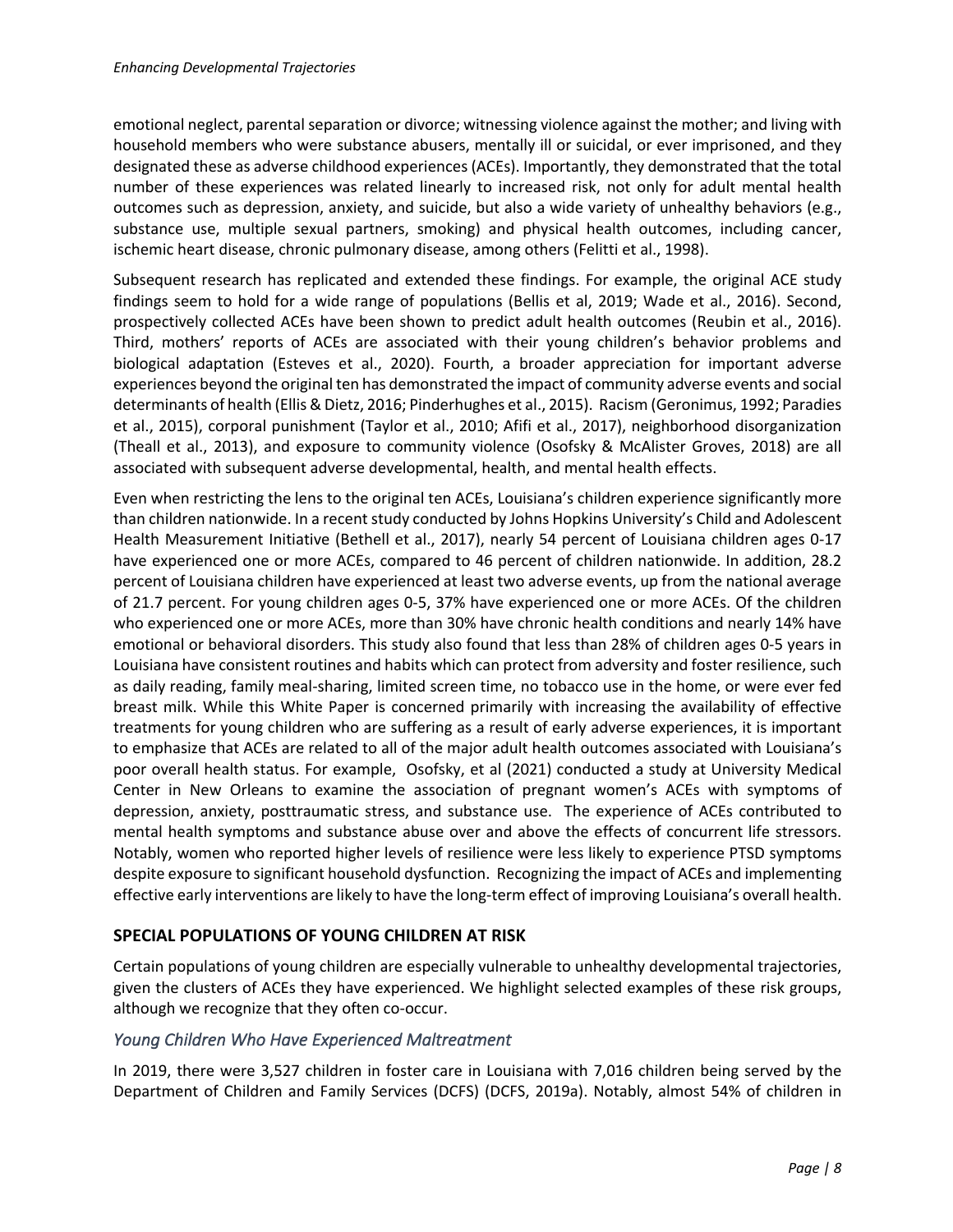foster care in Louisiana are under the age of 6 years (Children's Bureau, 2018). By definition, children in foster care have experienced numerous adverse and traumatic experiences, including physical, sexual and/or emotional abuse, neglect, domestic and community violence, parental substance abuse, and/or incarceration of one or both parents, increasing their risk for a variety of immediate negative health and developmental outcomes. Various types of maltreatment often co-occur and may be compounded by additional exposure to community violence. For example, a recent study of child-welfare involved children, ages 18-71 months, found that 98.1% had experienced at least one ACE, but the average was 3.6 for these young children. For each additional ACE reported, there was a 21% increased odds of having a chronic medical condition, 32% increased odds of having a behavior problem, and a 77% increased odds of having difficulties with socialization (Jimenez et al., 2016). This study did not take into account the impact of environmental stressors such as poverty and exposure to community violence.

Without early intervention and effective treatment, these children are more likely to continue the negative social, health, and developmental trajectories that lead to costly long-term outcomes, not only for themselves but for Louisiana at large. For example, 20% of children who remain in foster care until aging out at 18 years will become homeless. Only 58% will graduate from high school by age 19 (compared to 87% of all 19-year-olds in Louisiana), and they are significantly more likely to experience alcohol abuse, substance dependence and substance abuse than those still in care. More than 70% of these young women become pregnant by 21 years of age, and these young adults face higher rates of unemployment, criminal conviction, public assistance and involvement in the child welfare system as parents. Further, 25% will be involved in the justice system within two years of leaving the foster care system (DCFS, 2019b).

## *Young Children Expelled from Childcare, Preschool and Kindergarten*

In Louisiana, during the 2018-2019 school year, 1,260 students were expelled from their preschool, Pre-K or Kindergarten classrooms (Louisiana Department of Education, 2018-2019; Skyles, 2020). The most common reasons to put these young children out of school were defacing school property, "willful disobedience" (subjective, teacher-determined behaviors), and treating an authority figure with disrespect. Unfortunately, the number of expelled children in Louisiana has been consistently high, and the 2018-2019 statistics represented an increase from the prior school year. Further, children of color are disproportionately suspended and expelled (Gilliam et al., 2006), and implicit bias seems to play a significant role in these disparities (Gilliam et al., 2016).

## *Young Children Exposed to Intimate Partner Violence (IPV)*

Louisiana's rate of women murdered by men is 77% higher than the national average; with 2.26 homicides per 100,000 females, Louisiana ranks 5<sup>th</sup> in the nation (Louisiana Coalition Against Domestic Violence, 2020). Many of the murdered women were mothers of young children. It is estimated that over 15.5 million children in the U.S. are exposed annually to adult interpersonal violence at home, with young children especially likely to be involved when families seek police involvement for intimate partner violence. Factors such as parental violence history, socioeconomic status, substance use, and neighborhood characteristics are significant predictors of IPV in homes with children (Capaldi et al., 2012). Exposure to intimate partner violence is associated with significantly increased risk for emotional and behavioral disturbances and psychiatric disorders in children (Howell et al., 2016).

### *Young Children Whose Parents Have Mental Health Disorders*

Infants and young children whose parents or caregivers experience mental health disorders are at increased risk for a variety of negative health, social, and developmental outcomes (Pierce et al., 2020; Manning & Gregoire, 2009). There are many pathways leading to poorer outcomes for children, including genetic transmission, intrauterine stress, environmental stressors, and poor parent-child relationships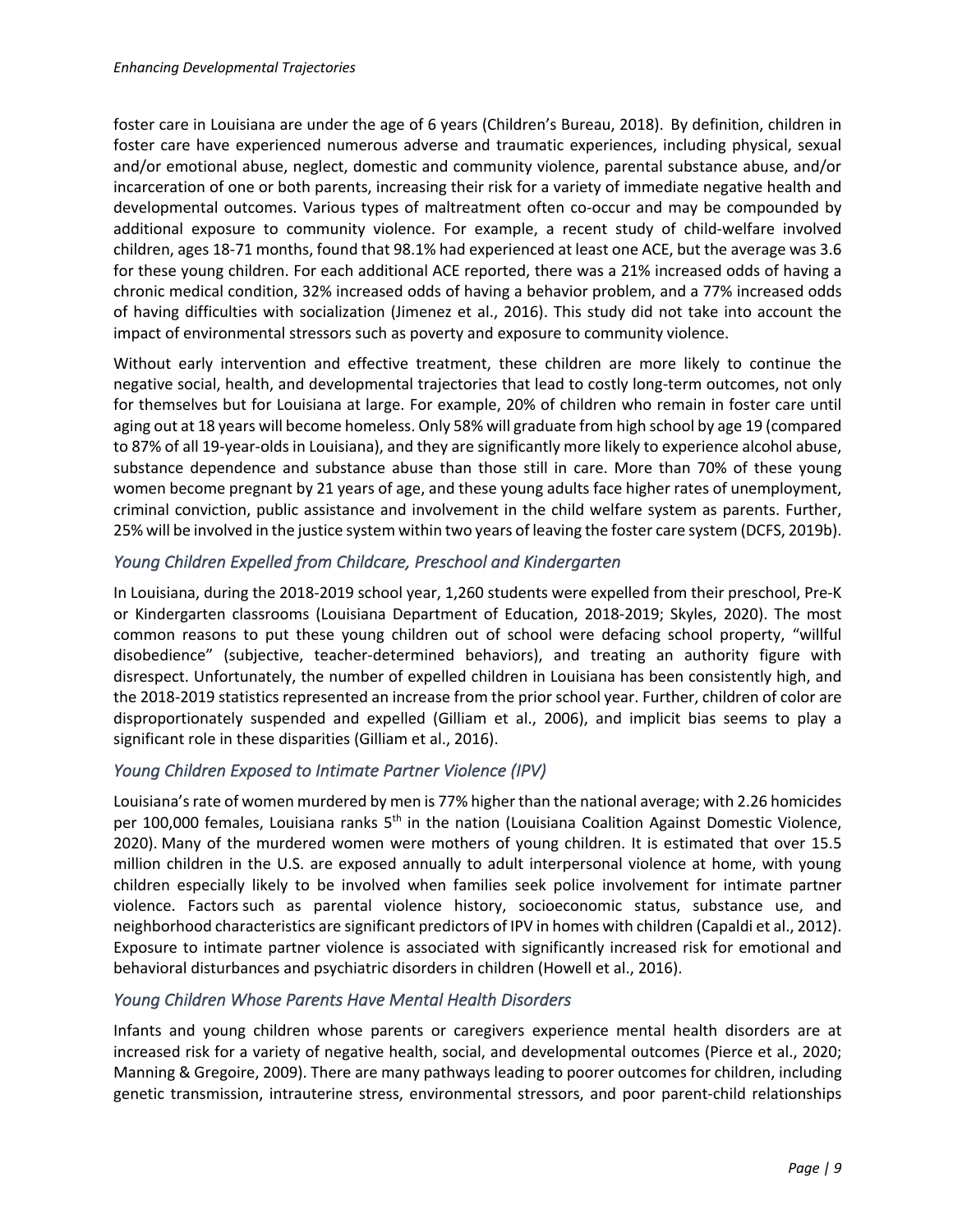(Manning & Gretoire, 2009). Particularly for young children, parental mental health problems can interfere with the parent's ability to provide responsive, sensitive, safe and protective care for the child. Maternal depression has received the most research attention (Pierce et al., 2020). A recent meta-analysis of the effects of prenatal depression and anxiety (Madigan et al., 2018) found significant effects of prenatal anxiety and depression on subsequent social-emotional development, including difficult temperament and emotional dysregulation for children up to age 18, but the effects were stronger for prenatal depression, especially if depression was more severe or occurred within the context of social disadvantage. Postnatal depression, which occurs in approximately 10-20% of women, also impacts a range of child outcomes, including cognitive and social and emotional problems (Murray et al., 2018), child safety (even with low levels of maternal depression) (Conners-Burrow, 2013), and a number of child health outcomes (Pierce, et al., 2020).

According to the Behavioral Risk Factor Surveillance System (BRFSS) report (Henderson & Magana, 2019), 23.1% of adults in Louisiana experience depression (vs. 18.2% nationally) and the rates are higher for women (26.9% in LA, vs 19.1% nationally), those with less than high school education (35.9%, vs 17.9% of college graduates), and those with household annual incomes less than \$25,000/year (33.5%, vs 14.7% with incomes >\$75,000) (Henderson & Magana, 2019). Data on prenatal and postpartum depression in Louisiana are somewhat limited, but the Louisiana Department of Health's (LDH) Pregnancy Risk Assessment and Monitoring System (PRAMS, 2017, 2018) provides some insight. Nearly 14% of Louisiana women described significant depression symptoms in the prenatal period, and nearly 16% (1 in 7) describe depression symptoms in the year following delivery. Childcare teachers and fathers of young children also have elevated rates of depression (Paulson & Bazeman, 2010; Roberts et al., 2019). Early identification and intervention are essential to disrupt the short- and long-term impacts of maternal depression on fetal, infant, and child health and development.

### *Young Children Whose Parents Have Substance Use Disorders*

Parental substance abuse is another significant risk factor for infants and young children. The opioid crisis, nationally and in Louisiana, has drawn the attention of the health and social services systems in Louisiana. Based on data provided in the Louisiana Substance Use In Pregnancy Tool Kit (https://www.laaap.org/wpcontent/uploads/2018/06/LA-DCFS-SubstanceUseInPregnancyToolkit.pdf, n.d.), Louisiana ranked 11<sup>th</sup> in the nation for overall deaths from opioid overdose, though specific data on pregnant women was not reported. However, the rate of Neonatal Abstinence Syndrome (NAS), withdrawal symptoms in the newborn reflecting intrauterine exposure to opioids, quadrupled in Louisiana from 2005-2015. Newborns with NAS show symptoms including irritability and high-pitched cry, difficulties with feeding and sucking, loose stools, failure to thrive, trouble sleeping, exaggerated reflexes, tremors, and tight muscle tone, autonomic symptoms such as yawning, sweating, nasal stuffiness and sneezing, increased heart rate, and difficulty interacting. These symptoms make care difficult and their caregivers need support to respond effectively to these young infants.

At this point, clear data related to the long-term consequences of NAS for infans in Louisiana are not available. However, previous research has clearly established that prenatal substance exposure is associated with expensive neonatal hospitalizations, deleterious long-term cognitive and educational performance, and neurodevelopmental sequelae (Fill et al., 2018; McQueen & Murphy-Oikonen, 2016; Patrick et al., 2012). Many of these children also end up in the foster care system and drug exposed newborns are at risk for subsequent abuse (Puls et al., 2019).

Opioid use is not the only substance use problem facing parents of young children in Louisiana. Approximately 51% of women of childbearing age report some consumption of alcohol, with 14.5% reporting binge drinking. Furthermore, 10.1% of pregnant women ages 15-44 report binge drinking during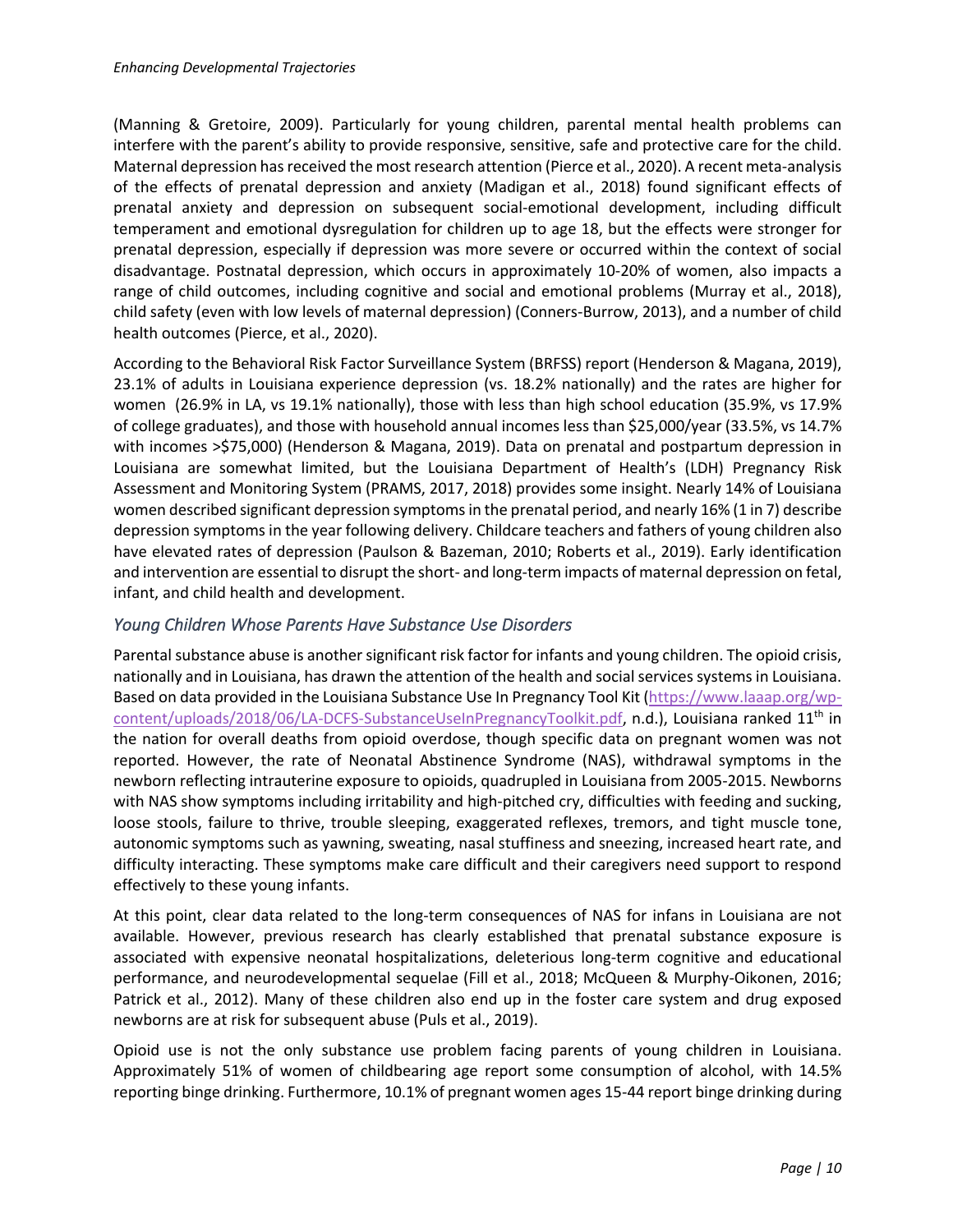the first trimester of pregnancy, with an estimated 1-2 infants per 1,000 live births being diagnosed with Fetal Alcohol Syndrome and 3-6 infants/1,000 showing symptoms of Fetal Alcohol Spectrum Disorder. In addition, maternal tobacco use during pregnancy increases the risk for child behavior problems (Cornelius & Day, 2009).

Children who grow up with a family member struggling with addiction are four times more likely than peers who do not live in a home with addiction to become drug or alcohol abusers themselves (SAMHSA, 2019). Furthermore, many of these children struggle in school, develop physical and emotional problems, and witness or are the target of family violence or sexual abuse (SAMHSA, The CBHSQ Report, August 24, 2017). Children impacted by a family member's addiction are at far greater risk than their peers to suffer from depression and anxiety as well as health and learning challenges (Anda et al., 2002; Boris et al., 2019).

# PSYCHOPATHOLOGY IN YOUNG CHILDREN

It is often underappreciated that young children are diagnosed with psychiatric disorders at rates roughly comparable to older children and adolescents (Egger & Angold, 2006). In fact, the *Diagnostic Classification of Mental Health and Developmental Disorders of Infancy and Early Childhood* (Zero to Three, 2016) a nosology of early childhood disorders derived from several decades of research, is in wide use internationally. Neurodevelopmental disorders, sensory processing disorders, anxiety and mood disorders, obsessive/compulsive and related disorders, sleep, feeding and crying disorders, trauma, stress and deprivation disorders and relational disorders are all defined in this manual. Significant distress and/or impairment in functioning is required for all diagnoses in young children.

We selectively highlight several of the more common disorders of early childhood that compromise the development of young children in Louisiana and for which evidence-based treatments exist.

## **ATTENTION DEFICIT HYPERACTIVITY DISORDER (ADHD)**

Symptoms of ADHD, which can appear as early as the second year of life, are one of the most common reasons for referral to a mental health professional in early childhood. The symptoms of inattention, impulsivity, and overactivity/hyperactivity interfere with the child's interactions with parents, family, teachers and peers, and increase the risk for accidents and physical injuries. Nationally, the prevalence of ADHD for children ages 2-6 years ranges from 0.4% to 8.8% (Zero to Three, 2016). Early intervention is important, as children with ADHD are more likely to have developmental problems such as problems with motor coordination, and cognitive and learning deficits which place them at risk for poor academic outcomes, including being expelled from preschool and kindergarten. Furthermore, children with ADHD may have co-occurring mood, anxiety, and other behavioral dysregulation disorders including Oppositional Defiant Disorder (Gleason & Humphreys, 2019).

Based on a review by Kumar and Gleason (2019), Louisiana has a disproportionate number of children diagnosed with ADHD: across the US, approximately 9-11% of children are diagnosed with ADHD compared to 15.8% in Louisiana. Of more concern is that children on Medicaid, especially boys, are more likely to be prescribed medication for these symptoms. Overall, 10.4% of Louisiana children are medically treated for ADHD, but 12.9% of children on Medicaid receive medications; in the US, 12% of boys receive medication for ADHD versus 19% in Louisiana, and 22% of boys receiving Medicaid. Both child and adolescent psychiatrists (Gleason et al., 2007) and the American Academy of Pediatrics (Wolraich et al., 2019) assert that behavioral management/parent management training is the first line of treatment for children under age 6. This includes evidence-based therapies such as Parent Child Interaction Therapy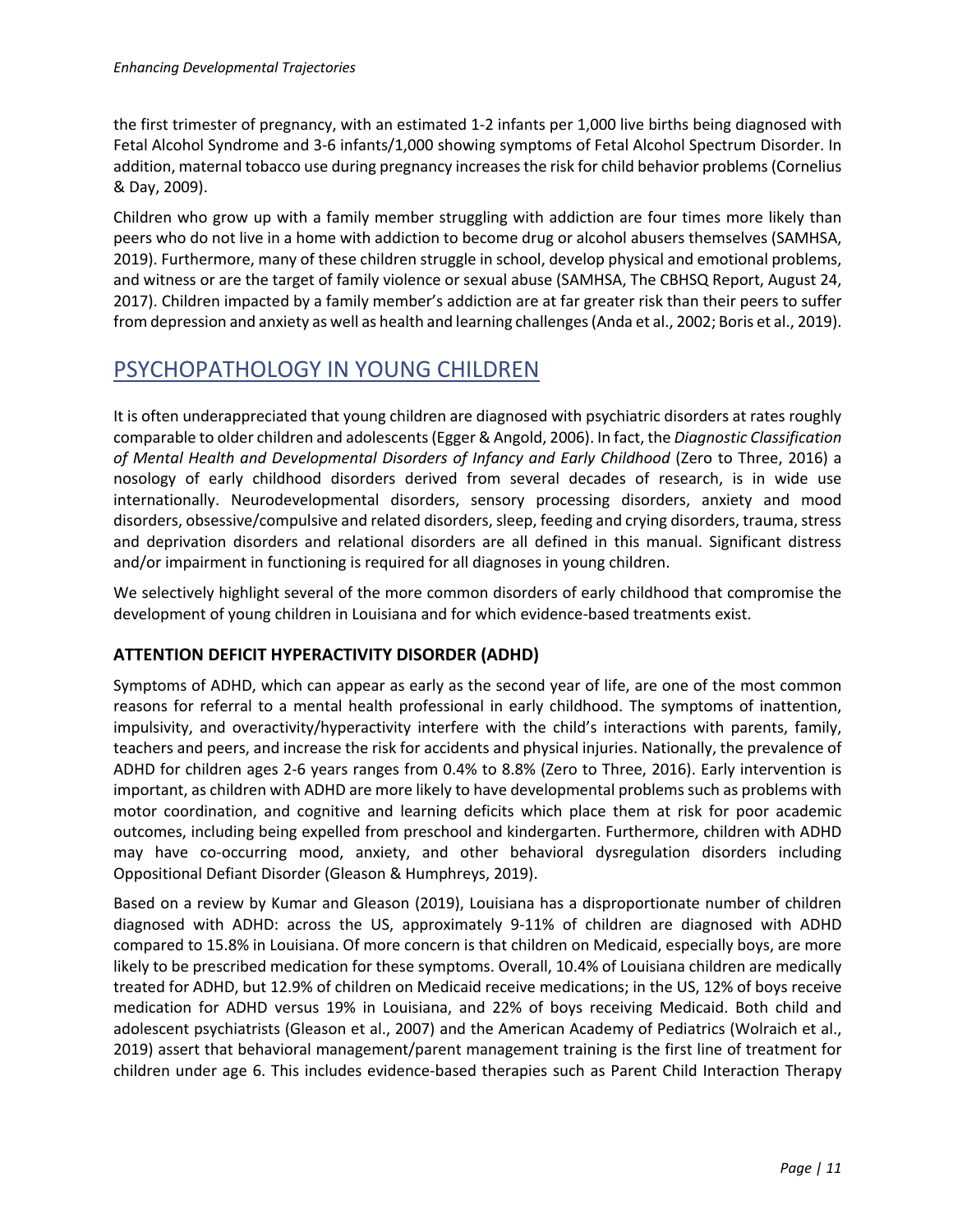(PCIT; Thomas et al., 2017) and Triple P Parenting (de Graff et al., 2008), for which training is available in Louisiana, yet the number of therapists trained in these therapeutic modalities is inadequate.

### **POSTTRAUMATIC STRESS DISORDER**

Although posttraumatic stress disorder (PTSD) has been identified in young children for several decades, it was recognized in DSM-5 (American Psychiatric Association, 2013) as the first ever defined developmental subtype of a psychiatric disorder. Essentially, the disorder manifests in young children with the same clusters of signs of re-experiencing the traumatic events, avoidance of reminders of the trauma, negative thoughts and feelings following the trauma, and signs of hyperarousal of the central nervous system seen in older children and adults, but the ways these symptoms manifest is different for young children. A recent systematic review and meta-analysis indicated that PTSD is even more common following traumatic exposure for young children than it is in older children if developmentally appropriate criteria are used (Hitchcock et al., in press).

Additionally, several therapies specifically reduce PTSD symptoms in traumatized young children, including Child Parent Psychotherapy [CPP] (Lieberman et al., 2005) and Trauma-Focused Cognitive Behavioral Therapy [TF-CBT] (Cohen & Mannarino, 1996; Deblinger, Stauffer & Steer, 2001; Scheeringa et al., 2011). In the absence of evidence-based treatments, PTSD symptoms in young children persist, as indicated by the control groups in these studies as well as naturalistic studies (DeYoung et al., 2012; Meiser-Stedman et al., 2008; Scheeringa et al., 2005). Though more research is needed, some research indicates that untreated PTSD may lead to subsequent externalizing symptoms and even antisocial behavior (Kerig & Becker, 2010).

### **AGGRESSIVE BEHAVIOR DISORDERS**

Systematic research in the past two decades has addressed disruptive or externalizing behaviors in young children, long recognized as one of the most common reasons for seeking treatment and for preschool expulsion (Gilliam & Shabar, 2006). Defining features of disruptive behaviors include problems regulating emotions and behaviors and resistance or insensitivity to rules or norms. Because these behaviors are common in young children (e.g., the "terrible twos"), it is fortunate that recent research has delineated normal tantrums and aggression from behaviors that lead to sustained impairment and long-term harm (Biedzio & Wakschlag, 2019).

The challenges of aggressive behavior have been the subject of treatment studies for at least four decades. Table 1 includes descriptions of a number of therapies that have been shown to effectively reduce aggression and other externalizing behaviors and are implemented by mental health therapists in Louisiana. These include Parent-Child Interaction Therapy [PCIT] (Thomas et al., 2017), Triple-P Parenting (de Graaff et al., 2008), the Incredible Years (Taylor et al., 1998), and Video--Feedback Intervention to Promote Positive Parenting and Sensitive Discipline (Bakersman-Karnenburg, Juffer & van IJzendoorn, 2019). However, the number of therapists with adequate training in these modalities is limited.

# EVIDENCE-BASED THERAPIES FOR YOUNG CHILDREN AND THEIR **FAMILIES**

In this section we describe briefly a range of evidence-based therapies for young children and their families. The primary focus of treatment varies by therapy and includes improving parent-child relationships, addressing trauma symptoms, and addressing behavioral problems. However, as shown below, the therapies also can be effective for associated concerns (for example, a focus on improving the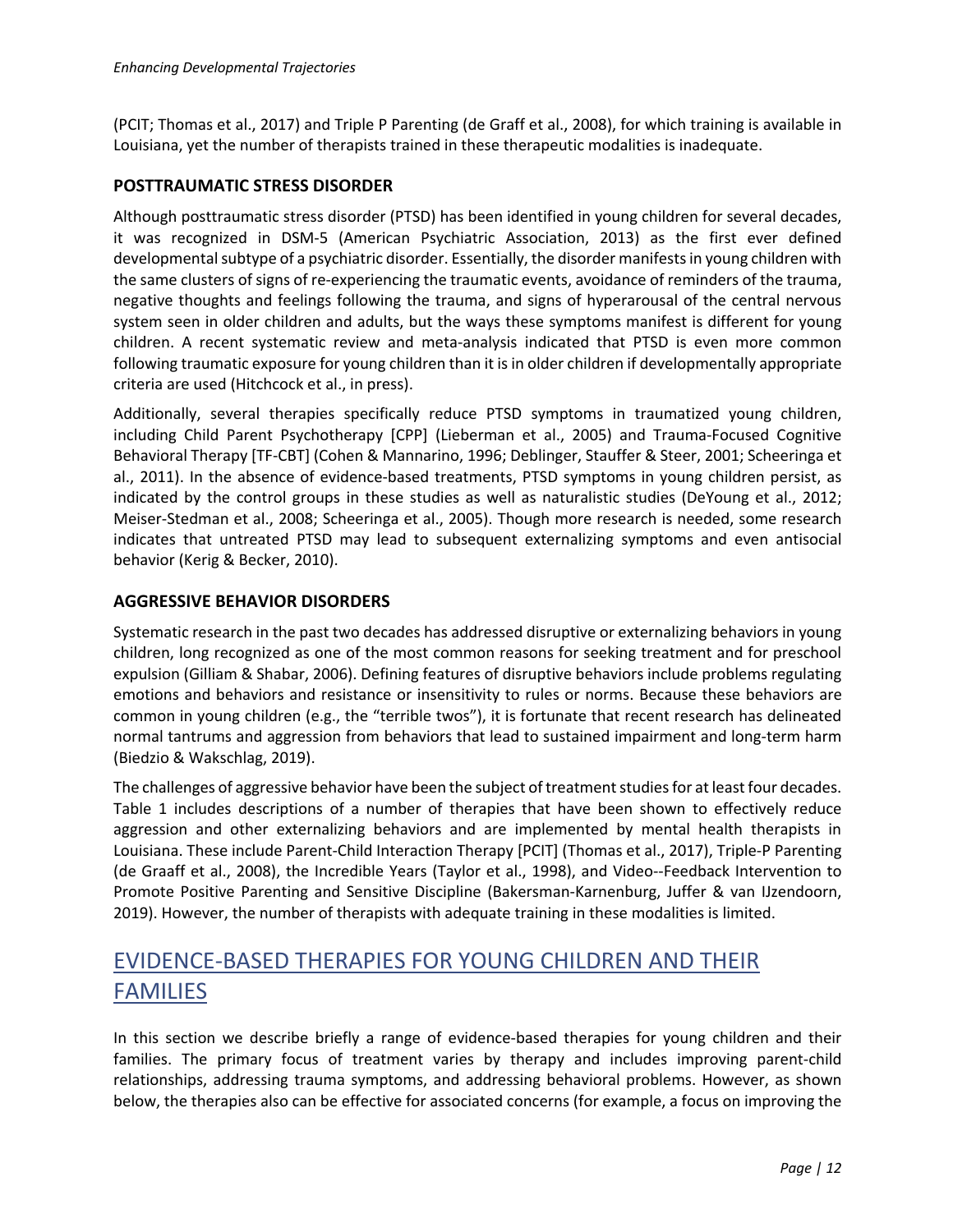parent-child relationship may also improve child behavior problems). These treatments are all being used in Louisiana and for most, training is also offered in Louisiana (See Table 1).

Adequate statewide dissemination of these therapies would allow for (1) the creation of a network of providers throughout the state enabling families to seek services within their communities and easily transition services if they relocate to other areas of the state; (2) therapist access to ongoing training supports and resources needed to ensure fidelity to the intervention model; (3) training of providers who interface with other child serving systems in best practices for childhood trauma, thus increasing knowledge among key stakeholders responsible for serving the state's most vulnerable children; and (4) support for the therapists to counteract the threat of secondary and vicarious trauma.

## **ATTACHMENT BIO-BEHAVIORAL CATCH-UP (ABC)**

ABC (Dozier & Bernard, 2019) is an in-home intervention designed to enhance parents' nurturing care, especially when children fail to elicit it and/or such caregiving does not come naturally to parents. Because children who have experienced early adversity are often dysregulated biologically and behaviorally, ABC coaches parents to behave more responsively -- primarily by learning how to follow the child's lead during interactions. They also learn to reduce frightening and frightened behaviors that potentially dysregulate the child's behavior. Designed for parents of children from birth to 24 months, the intervention generally involves 10 sessions of guided video reviews of interactions between parents and young children. Three randomized controlled trials (RCT's) have demonstrated positive effects of ABC on children's behavior and physiology as well as on parenting behaviors compared to a psychoeducational control intervention.

## **CHILD-PARENT PSYCHOTHERAPY (CPP)**

CPP is widely used in infant and early childhood mental health (Lieberman et al., 2015; Lieberman et al., 2005; 2006). It is an evidence-based intervention designed for infants, young children and their families/caregivers who have been exposed to trauma (Lieberman et al., 2006; Toth et al., 2002). The child, although very young, may experience problems with attachment, behavior or emotional regulation, and even display mental health problems. The major philosophy underlying CPP is that the attachment system is the organizer of children's responses and that problems in infancy are best addressed in the context of the attachment relationship. CPP is designed to support and strengthen the relationship to help the young child's cognitive, behavioral and emotional development. The focus is on restoring a sense of safety, healthy attachment, appropriate affect regulation, and normalization of the trauma-related response with the goal of helping the child return to a normal developmental trajectory. Attention to the cultural values of the family and expectations for their child are interwoven into the treatment process. Clinicians are encouraged to modify their strategies for engagement and treatment depending on the needs and background of the family while at the same time maintaining the core components of the intervention and treatment. CPP works with the parent/caregiver and child to facilitate increased emotional and behavioral regulation. By also addressing the traumatic experiences from the parents' past, CPP integrates an understanding of how previous relationships through "ghosts in the nursery" (Fraiberg et al., 1975) as well as "angels in the nursery" (Lieberman, et al., 2005) may affect the adult caregiver's relationship with the young child. The clinician assists the parent in understanding how his or her traumatic and protective childhood experiences influence the parent's ability to relate positively to his/her young child and play an important role in the young child's being able to form relationships later in life.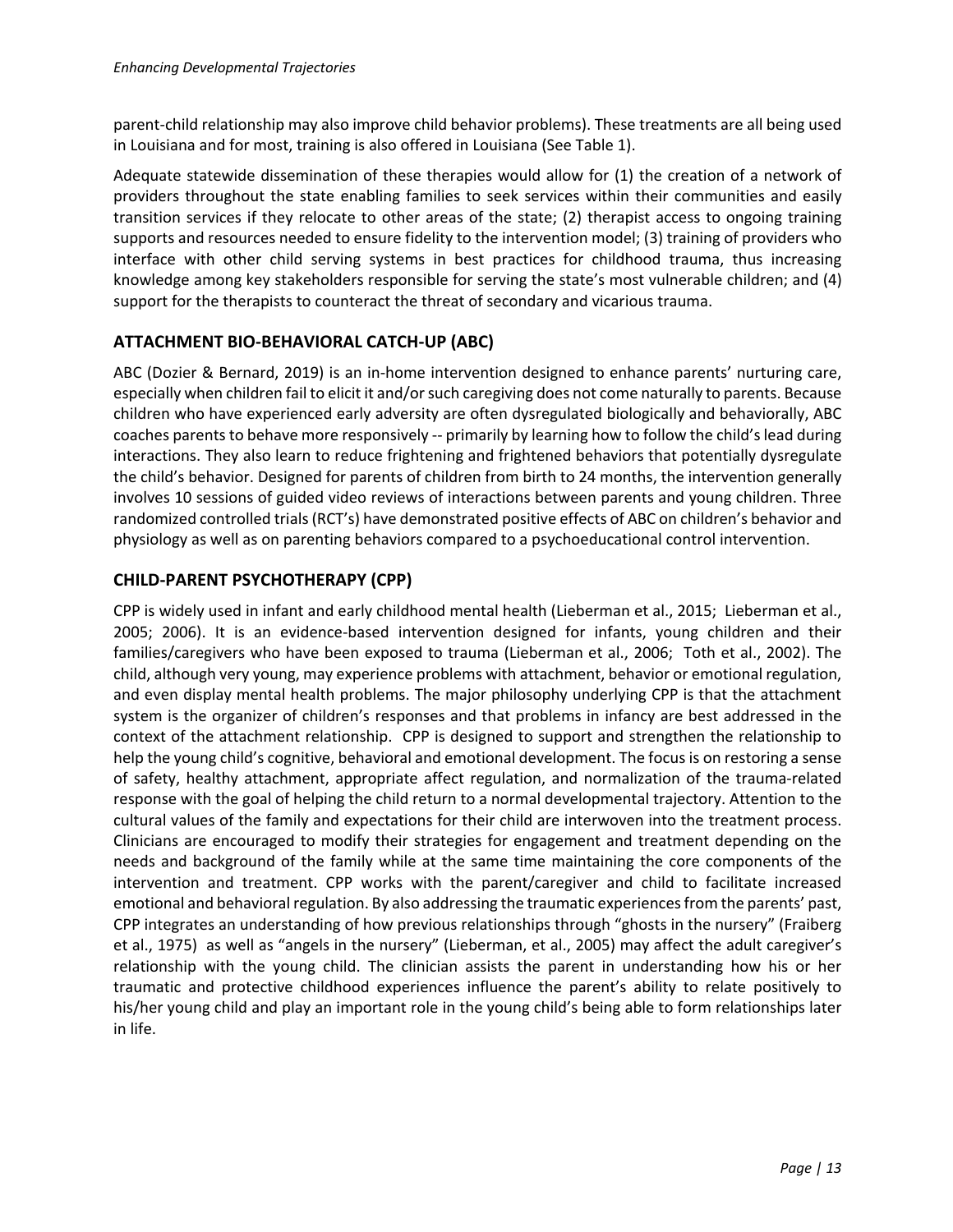### **PARENT-CHILD INTERACTION THERAPY (PCIT)**

PCIT, a dyadic behavioral intervention that is evidence-based for children (ages  $2 - 7$  years) and their parents or caregivers, focuses on decreasing externalizing child behavior problems (e.g., defiance, aggression), increasing child social skills and cooperation, and improving the parent-child attachment relationship. It teaches parents traditional play-therapy skills to use as social reinforcers of positive child behavior and traditional behavior management skills to decrease negative child behavior. Parents are taught and practice these skills with their child in a playroom while coached by a therapist. The coaching provides parents with immediate feedback on their use of the new parenting skills, which enables them to apply the skills correctly and master them rapidly. PCIT is time-unlimited; families remain in treatment until parents have demonstrated mastery of the treatment skills and rate their child's behavior as within normal limits on a standardized measure of child behavior. Therefore, treatment length varies but averages about 14 weeks, with hour-long weekly sessions (Eyberg & Funderberk, 2011; Eyberg et al., 2013).

### **TRAUMA-FOCUSED COGNITIVE BEHAVIORAL THERAPY (TF-CBT)**

TF-CBT or Preschool Posttraumatic Treatment (PPT; Scheeringa et al., 2011) is an evidence-based treatment for children ages 3 through 6 years (and their non-offending caregivers) who are experiencing trauma symptoms following trauma exposure. There are three RCT's of preschool children (and many more including older children) demonstrating better outcomes across multiple types of trauma compared to control conditions (see Miron & Sturdy, 2019). Statewide dissemination of the preschool version of TF-CBT has the potential to significantly improve outcomes for children and families by providing a standard practice of accessible, evidence-based and effective therapy for children who have experienced trauma and subsequent symptoms. Because TF-CBT is a brief therapy (conducted in approximately 12-16 sessions), it has the capacity to positively alter the developmental trajectory of mental health functioning of young children thereby reducing the potential for secondary adversities.

#### **CIRCLE OF SECURITY TREATMENT**

The Circle of Security intervention began as a 20-week group treatment for parents of young children. Now referred to as Circle of Security-Intensive (COS-I), parents learn a framework for understanding the attachment needs of their young children, children's needsto explore and to seek closeness, and how and why children may cue and miscue their needs. Parents also learn to recognize problematic responses to their children's needs ("shark music") and how to override their problematic reactions. Research on the Circle of Security-Intensive demonstrates positive changes in how parents' view their children, their ability to reflect on their children's needs, and improvement in the parents' emotional availability during interactions (Cassidy et al., 2011). Additionally, young children show increased attachment security and decreased attachment insecurity (Huber et al., 2015; Hoffman et al., 2006). A recent meta-analysis of the efficacy of Circle of Security demonstrated a medium effect size for child attachment security, quality of caregiving, and reduction of caregiver depression, and a large effect size for improved caregiver selfefficacy (Yaholkoski, 2016).

An 8-session parent education video version, Circle of Security-Parenting (COS-P) reviews similar topics to the intensive intervention, and can be delivered individually or in a group format. COS-P provides the framework and vocabulary for parents to understand the behavior and needs of their young children, as well as parents' reactions to their children. It has been effectively used in clinic settings as well (Mothander et al., 2018)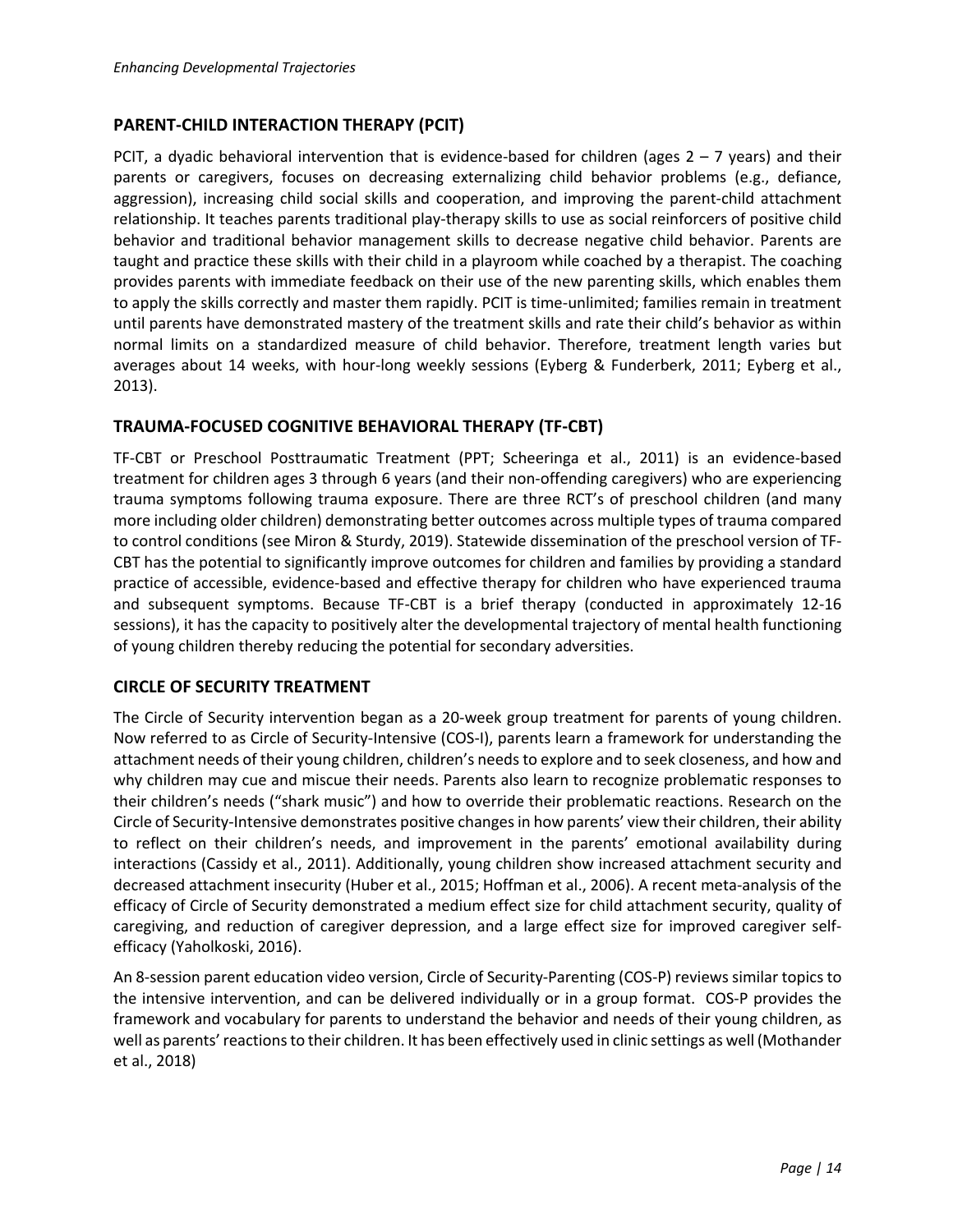## **VIDEO-FEEDBACK INTERVENTION TO PROMOTE POSITIVE PARENTING—SENSITIVE DISCIPLINE (VIPP-SD)**

VIPP-SD is an intervention developed by the Centre for Child and Family Studies at Leiden University in the Netherlands. The VIPP-SD is a short-term intervention for caregivers of children from ages 1 to 6 years. The intervention is generally conducted in the family's home and consists of 7-8 sessions of approximately 2 hours each. VIPP-SD encourages caregivers to take into account the child's perspective and signals when providing discipline. Videos are used to coach caregiver behavior to promote sensitive responsiveness and sensitive discipline by increasing caregivers' knowledge of child development, skill in observing and responding to their children's signals, empathy for their children, and use of appropriate discipline strategies. VIPP-SD is also adapted for specific target populations, including families with infants, families with children who have autism, and young children in foster care. To date, 12 RCTs in different countries have been completed, demonstrating positive outcomes among different target groups (Bakermans-Kranenburg et al., 2019).

### **TRIPLE P PARENTING (TRIPLE P)**

Triple P is an intervention designed to teach caregivers simple and practical skills for more effective behavior management. Triple P uses a multi-tiered approach to address parenting needs across the continuum from general psychoeducation, multi-media and self-directed modules, and professional consultation including treatment by trained mental health professionals. Here we focus on the levels involving treatment by trained mental health professionals (Levels 4 and 5). Triple P may be offered with single families (Standard Triple P) or in groups (Group Triple P). Both of these approaches use didactic presentations, individual or small group activities, and homework. Major goals are to help parents identify possible causes of young children's misbehavior and to develop specific goals for behavior change. Parents are encouraged to use differential reinforcement, communication skills, effective consequences for misbehavior, and planned activity scheduling. Enhanced Triple P includes additional modules aimed at specific needs of parents, including Practice (to identify and resolve problems using new parenting strategies), Coping (to assist with parental issues such as depression or anxiety), and Partner Support (to address problems with communication, relationships, or co-parenting). Triple P has substantial research supporting its effectiveness, including more than 100 RCT's (Nowak et al., 2008), and can be delivered by a wide variety of trained practitioners from different disciplines. The practitioner has great flexibility to use what is needed for each caregiver to help caregivers become more effective parents (Sanders et al., 1998).

## BARRIERS TO EVIDENCE-BASED TREATMENT IMPLEMENTATION

In this section, we consider barriers that continue to limit availability of evidence-based treatments for young children in Louisiana, including the length and rigors of training and the costs of making training available to providers.

### **LENGTH AND RIGORS OF TRAINING**

The initial investment of resources for training providers in evidence-based practices is significant because of the depth and length of the training process. For example, the length of training for Child-Parent Psychotherapy (CPP) is typically 18 months, including several days of didactic and case-based instruction, as well as twice-monthly in-depth consultations with the trainees on the details of the clinical work with a young child and caregiver. For Parent-Child Interaction Therapy (PCIT), the length of the training process is typically one year, including didactics and co-therapy or live supervision, although it may take longer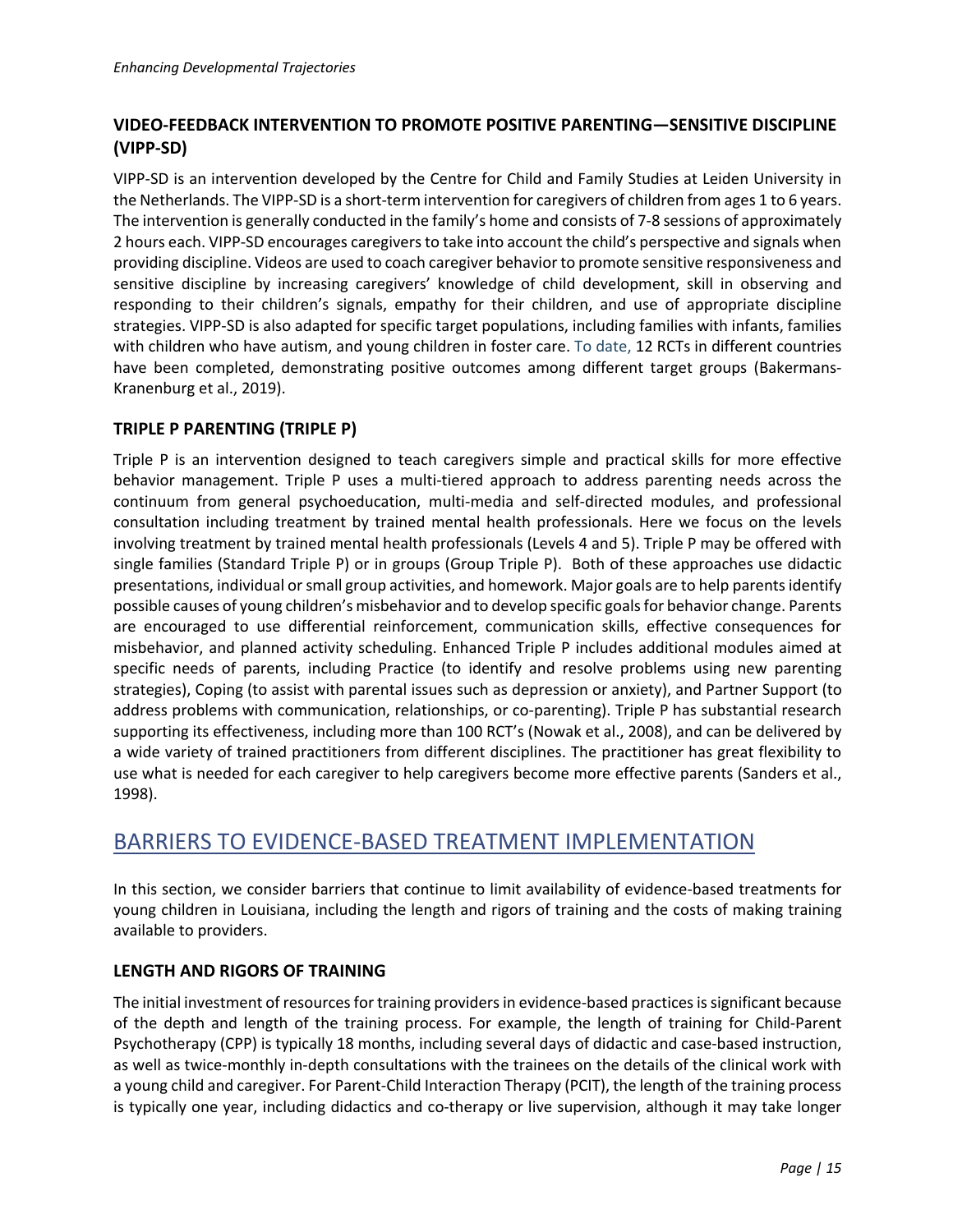since the clinical trainee must complete two cases to successful completion or "graduation." For Attachment and Biobehavioral Catch-Up (ABC), training is one full week with a credentialed trainer followed by a year of supervision and attaining mastery in the protocol implementation (see Table 1 for more details and examples).

## **COSTS**

Financial costs of training are barriers for many clinicians and agencies, which is why a number of practitioners and organizations seek funding through a variety of state agencies (e.g., Department of Mental/Behavioral Health), federal agencies (e.g., Substance Abuse Mental Health Services Administration), national organizations (e.g., Zero to Three), or private funders. Costs include the trainers' fees, resources including manuals, books, and equipment needed, including specific toys, as well as the trainees' time to attend training, supervision/consultation with the trainers and to complete necessary documentation.

One study examined the dissemination of CPP and PCIT in private, nonprofit mental health centers throughout Los Angeles County (Skale et al., 2020). Funding for training in CPP and PCIT was provided by the Los Angeles County Department of Mental Health and by grants. The biggest challenges to implementing and sustaining the EPBs were the length and cost of the training and high staff turnover (Skale et al., 2020). Despite these challenges, the agencies surveyed demonstrated their commitment to implementing these EBPs. At the time the study was conducted, they had successfully sustained the use of PCIT and CPP for several years. One key to the ongoing use of EBPs in these agencies is access to regularly scheduled supervision, which the majority of these agencies provided in-house. The biggest barrier to the use of CPP and PCIT was the length of time to be trained to fidelity. Senior leadership also indicated the lack of foundational knowledge in infant and early childhood mental health as a challenge.

An implication of this work is that providing core knowledge about infant and early childhood development, relationships with caregivers, and infant mental health principles is essential to uptake and maintenance of EBPs in the birth to five age group. Another important component is effective communication across agencies as they acquire training and begin to implement EPBs, to increase the likelihood of meeting the complex needs of families in their areas and to allow greater networking and support.

# BENEFITS OF ENHANCED REIMBURSEMENT FOR EVIDENCE-BASED TREATMENTS FOR YOUNG CHILDREN

In ths section, we consider the potential benefits of increased availability of evidence-based treatments for infants and caregivers, for providers and for communities across the state.

### **BENEFITS FOR INFANTS AND CAREGIVERS**

Despite the challenges, the benefits of being able to offer evidence-based services with fidelity to families who have experienced trauma are substantial. Positive outcomes for families include a reduction in symptomatology and distress, improved adaptive functioning, and better quality of relationships. Preschool Posttraumatic Stress Disorder Treatment (PPT) for 3 – 6 year-old children has been shown in randomized clinical trials to reduce symptoms of PTSD, depression, separation anxiety disorder, and oppositional defiant disorder (Cohen & Mannarino, 1996; Scheeringa et al., 2011). The evidence base for Child-Parent Psychotherapy (CPP), derived from randomized controlled trials, demonstrates that for children, the treatment reduces behavior problems and trauma symptoms, improves mood, increases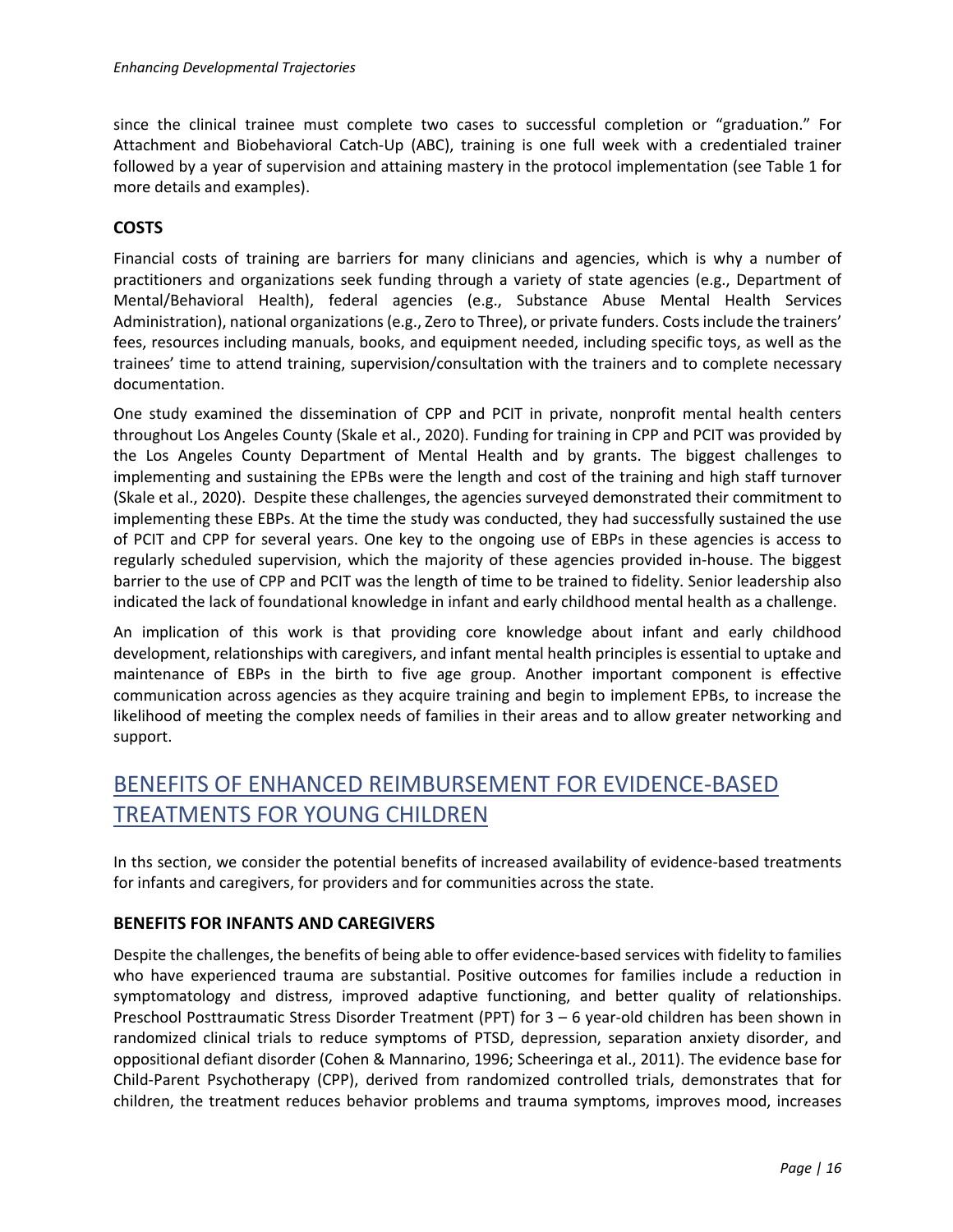cognitive functioning and learning, and improves biological stress responses (Cicchetti et al., 2000; Cicchetti et al., 2011; Lieberman et al., 2005; Lieberman et al., 2006). For caregivers, it improves mood, reduces trauma symptoms, reduces parenting stress and distress, and improves relationships with partners (Lieberman et al., 2005; Lieberman et al., 2006; Peltz et al., 2015). Of utmost importance is the finding of improving the quality of parent-child relationships (Guild et al., 2017). Having a secure attachment relationship is protective for children exposed to adversity, and predicts positive functioning across all domains of development (Finelli et al., 2018; Rosenblum et al., 2018). Similarly, randomized controlled and quasi-experimental trials of Parent-Child Interaction Therapy (PCIT) indicate that this intervention significantly reduces children's defiance, aggression, hyperactive behavior, and anxiety. For caregivers, it reduces parenting stress (Thomas et al., 2017). Thus, at the level of the family, being able to access evidence-based treatment not only reduces suffering in the short-term, it also is protective in optimizing well-being and healthy functioning for the long-term.

### **BENEFITS FOR PROVIDERS**

Benefits of being able to provide EBPs have been shown at the provider and agency levels as well. The network of support among providers is one of the advantages built into the system for EBPs that use a Learning Collaborative model of training. This model is based on implementation science and offers training to multiple organizations that bring teams of senior leaders, supervisors and clinicians together to create a network for learning, implementing, and sustaining the EBP (Norona & Acker, 2016). This network provides a context for the acquisition of knowledge and skills, discussion of ideas, brainstorming solutions to difficulties, and creation of an ongoing support system which is maintained and expanded as more and more agencies learn and implement the EBP. Sponsoring organizations may include state Departments of Health and Hospitals or Offices of Mental or Behavioral Health, academic institutions, or State Associations/Alliances of Infant Mental Health. When using the Learning Collaborative Model or a similar group-based cooperative educational format, at the successful conclusion of the training period, clinicians who meet the requirements of the training can become rostered (CPP) or certified (PCIT). Doing so may offer access to a range of ongoing resources, such as low- or no-cost trainings, consultation, and informal support, all of which are provided for clinicians rostered in CPP. These processes increase motivation and commitment since they provide support and guidance in continuing the rewarding but challenging work of intervening with families who have experienced trauma. These clinicians are able to maintain their rostering status should they move location.

Another advantage of participating in a Learning Collaborative network is its focus on solving challenges that occur during implementation of the EBP and discussing ways to sustain the practice, including developing organizational policies and infrastructure to support the provision of the EBP (e.g., ongoing reflective supervision) and troubleshooting funding challenges. In addition to being able to participate in this network, some states are working toward garnering increased rates of reimbursement for having achieved rostered and/or certified status.

### **BENEFITS FOR COMMUNITIES**

There are numerous benefits to the state in providing access to quality mental health care to young children and their families. Not only can Louisiana's children and their caregivers enjoy less suffering and better short-term and long-term functioning, enhancing outcomes in all aspects of development, communities can reap benefits from having better functioning citizenry who contribute to their neighborhoods and the state. Investing in early childhood reaps benefits educationally, with distal outcomes of better work performance and income.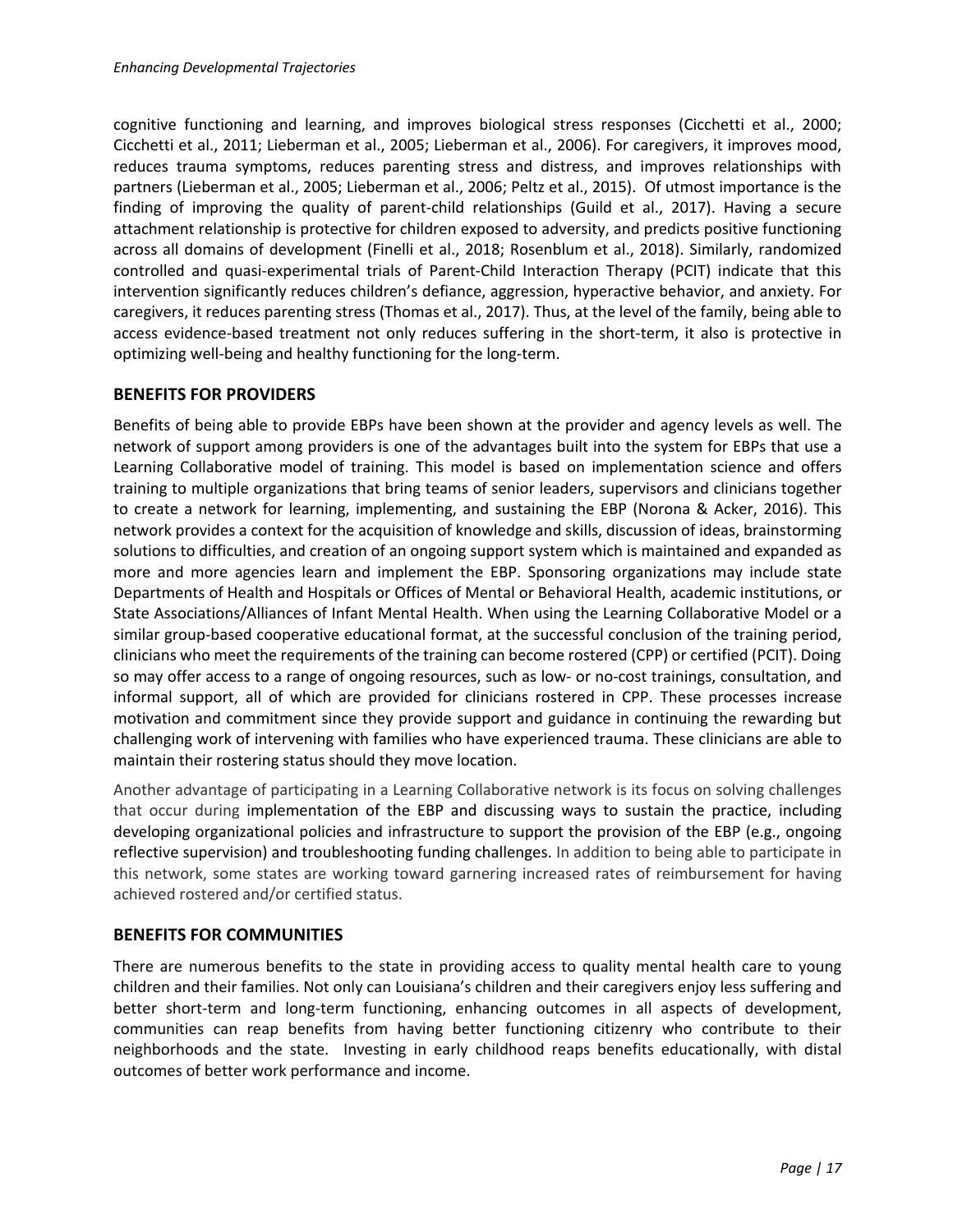An innovative program was formed in 2017 to meet the needs of Louisiana's families receiving Medicaid coverage, 60% of whom could not access quality mental and behavioral health care. This program, The *Center for Evidence to Practice*, is a partnership between LSU Health Sciences Center School of Public Health - Behavioral and Community Health Sciences Program and the Louisiana Department of Health - Office of Behavioral Health (https://laevidencetopractice.com/about-us/). The Center supports the state and its agencies, organizations, and providers in the acquisition and implementation of evidence-based interventions for children and families with the goal of enhancing behavioral health outcomes. It also works to solve challenges to providing and sustaining excellent mental health services to Louisiana families. The Center enhances collaboration through workforce development, increasing providers' knowledge and skills, thus creating more access to evidence-based practices for families. Other collaborators include Managed Care Organizations, Medicaid, the Office of Behavioral Health, other state agencies, universities, service providers, and communities.

# STRATEGIES FOR ENHANCING REIMBURSEMENT FOR SERVICES

Several states in the U.S., including Minnesota, Nevada, New Mexico, North Carolina, and Tennessee, are exploring initiatives through which being trained (including being certified/rostered) in an evidence-based practice for young children and caregivers will result in increased rates of reimbursement from Medicaid and private insurers. One state, Arkansas, has achieved this goal. Enhanced reimbursement is used for clinicians providing evidence-based, dyadic services to children ages birth through 4 years who have Medicaid as their payer source. In order to be able to provide Medicaid-reimbursable mental health services to any child ages 0-4 years, clinicians in Arkansas must be Infant Mental Health Certified (which consists of educational/licensure requirements, DC:0-5 training, training in at least one dyadic evidencebased EBP, and continuing education credits centered on infant and early childhood mental health).

#### **MAKING EBPs MORE AVAILABLE**

There are several different state approaches to advancing the dissemination and use of EBPs at scale. These have ranged from top-down approaches with states mandating specific, limited EBPs (e.g., Washington) to bottom-up grassroots community approaches that identify local needs and fit specific EBPs to those needs (e.g., California). The former has speed but has been criticized for not addressing gaps and needs of local communities, as well as not attending to local cultural nuances. The latter address these concerns, but has been shown to be a slower process. Louisiana has been lauded for merging these two approaches effectively in the national *Journal of Community Practice*, and two reports by the organization *Advancing Evidence Based Practice.* Specifically, Louisiana achieved the rank of second nationally for advancing two EBPs per capita in 2012 and 2014. Louisiana had never emerged in the top 25 of these lists prior to a targeted, strategic implementation combining local need analyses and matching state-supported EBP dissemination efforts. Louisiana has maintained that  $1<sup>st</sup>$  and  $2<sup>nd</sup>$  rank for the use of Functional Family Therapy and Multisystemic Therapy nationally ever since. One key consideration for this implementation and sustained treatment availability is that the Medicaid rate for these services in Louisiana is more than double usual rates. FFT and MST are reimbursed at approximately \$150 an hour while other psychotherapy services are reimbursed at approximately \$64 an hour.

Rate enhancement is just one of a variety of payment approaches that have been used by states and MCOs to reimburse care. Reimbursement rates that account for the actual cost of delivering EBPs (see North Carolina Child Treatment Program a., b., n.d.) is one approach. Other approaches include increased fee-for-service rates (e.g., Louisiana MST and FFT) and longer-range performance payments that are tied to delivery and outcome metrics. The latter strategy, although used in medical models, would require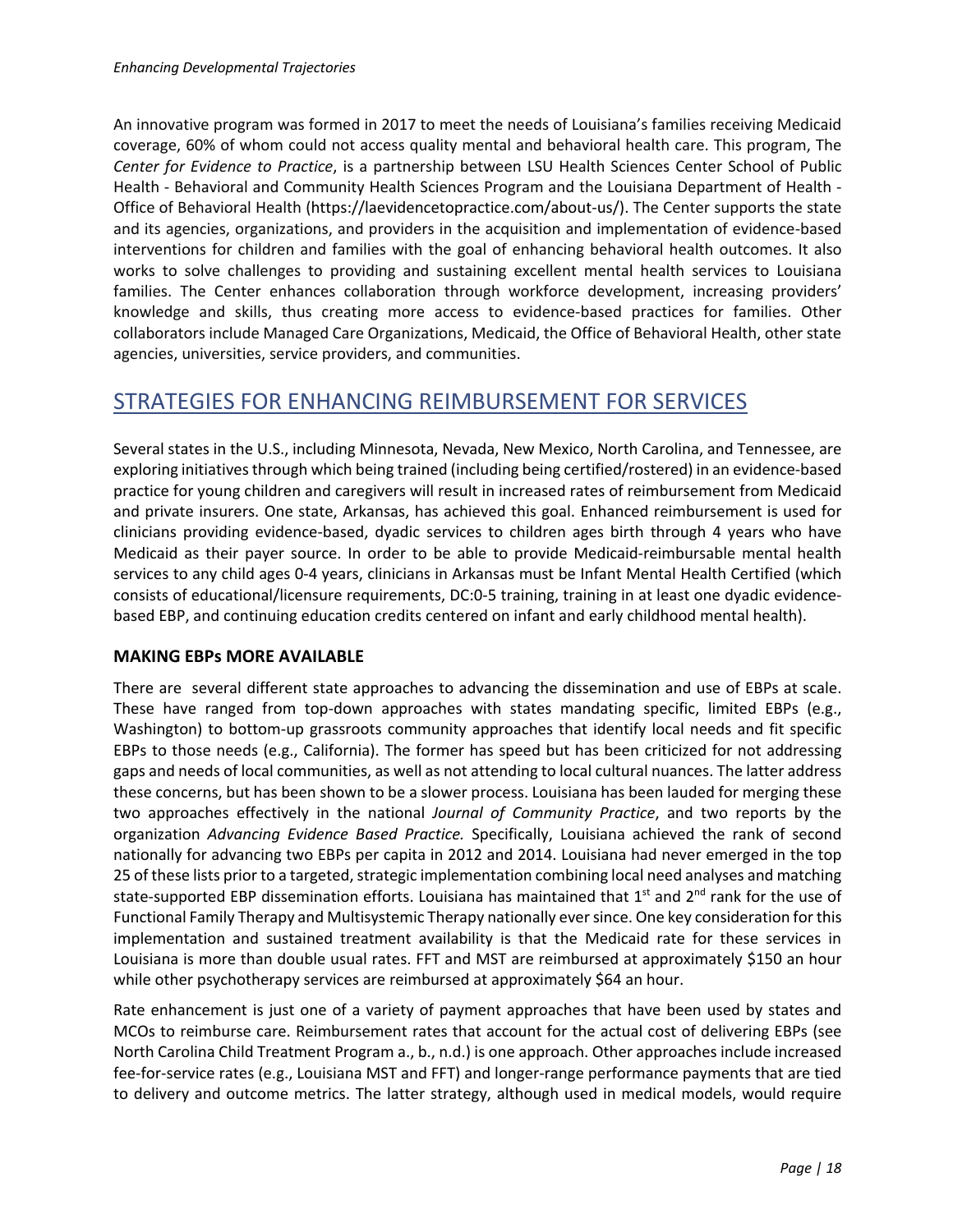Louisiana to develop agreed child behavioral health performance measures and would need to be implemented over time since immediate action is needed to support Louisiana's EBP implementation and this is a sustainability strategy for established providers. Thus, changes to reimbursement rates would immediately support and stabilize the EBP workforce while other strategies are aligned.

# CONCLUSIONS & RECOMMENDATIONS

The first three years of life is a period in which brain development is profoundly affected by risk and protective experiences that the young child has—especially caregiving experiences. Adequate nurturance, language and cognitive stimulation, responsiveness to distress and protection from threatening or harmful experiences set the young child on a trajectory of healthy brain development. However, inadequate caregiving and protection from threatening or harmful experiences lead to increased risk for health and developmental difficulties as well as longer-term psychiatric difficulties and poorer health and social outcomes. Because experiences that young children have in the earliest years of life are so consequential for their immediate well-being and long-term outcomes, there is an urgency to not only prevent the effects of risk conditions, but also to treat young children who are suffering as a result.

Louisiana's youngest citizens are particularly vulnerable. With the second highest child poverty rate in the U.S. (28% of 0-5 year olds vs 18% U.S. average) Louisiana's young children are more likely to experience the effects of food and housing insecurity, inadequate or unavailable child care, and limited health services (Save the Children, 2020; Annie E. Casey, 2020; Kaiser Family Foundation, 2019). Louisiana's children experience high rates of adverse childhood experiences (Bethell et al., 2017). Too many of Louisiana's young children witness interpersonal violence (Louisiana Coalition Against Domestic Violence, 2020), have parents impaired by mental illness or substance use disorder (Henderson & Magana, 2019; Louisiana Department of Health, 2018), are expelled from preschool and kindergarten (Louisiana Department of Education, 2018-2019) and experience physical and sexual abuse and neglect (DCFS, 2019a; Children's Bureau, 2018). Louisiana's children, especially those served by the Medicaid system, are more likely to be diagnosed with ADHD and receive medication, even though behavioral management therapies are considered the first line of treatment (Kumar & Gleason, 2019). Specific data for Louisiana are lacking, but there is growing evidence that severely impairing psychiatric disorders are almost as prevalent in 2- to 5-year-old children as in older children, adolescents and adults. Contrary to popular belief, young children may not "outgrow" such behavior problems. Left untreated, disorders of mood and aggression, as well as posttraumatic stress disorder (PTSD), can persist and result in significant long-term impairment in development, learning, and well-being.

Although there are a number of evidence-based interventions for treating disorders in young children, these interventions are not available in most parts of Louisiana because of a paucity of trained providers. Barriers to enhancing availability of evidence-based interventions include the costs, length and rigors of training. Inadequate training of providers in basic principles of infant and early childhood mental health also is a factor. Not only are there limited providers, but many child-focused, evidence-based practices are inadequately implemented (Phillippi et al., 2020, Zeanah et al., 2020). Increasing the availability of providers trained to deliver these interventions, especially for young children and their caregivers, is an urgent priority for Louisiana (Phillippi et al., 2020; Zeanah et al., 2020).

Successful implementation of evidence-based programs requires changes at the clinical, organizational, and system levels. In partnership with the Louisiana Office of Behavioral Health and the Center for Evidence to Practice, Louisiana providers are making strides in building capacity to deliver EBPs for children and families. However, these efforts are constrained by a fiscal and policy context that does not reflect this priority. Current reimbursement rates do not account for the investments necessary to scale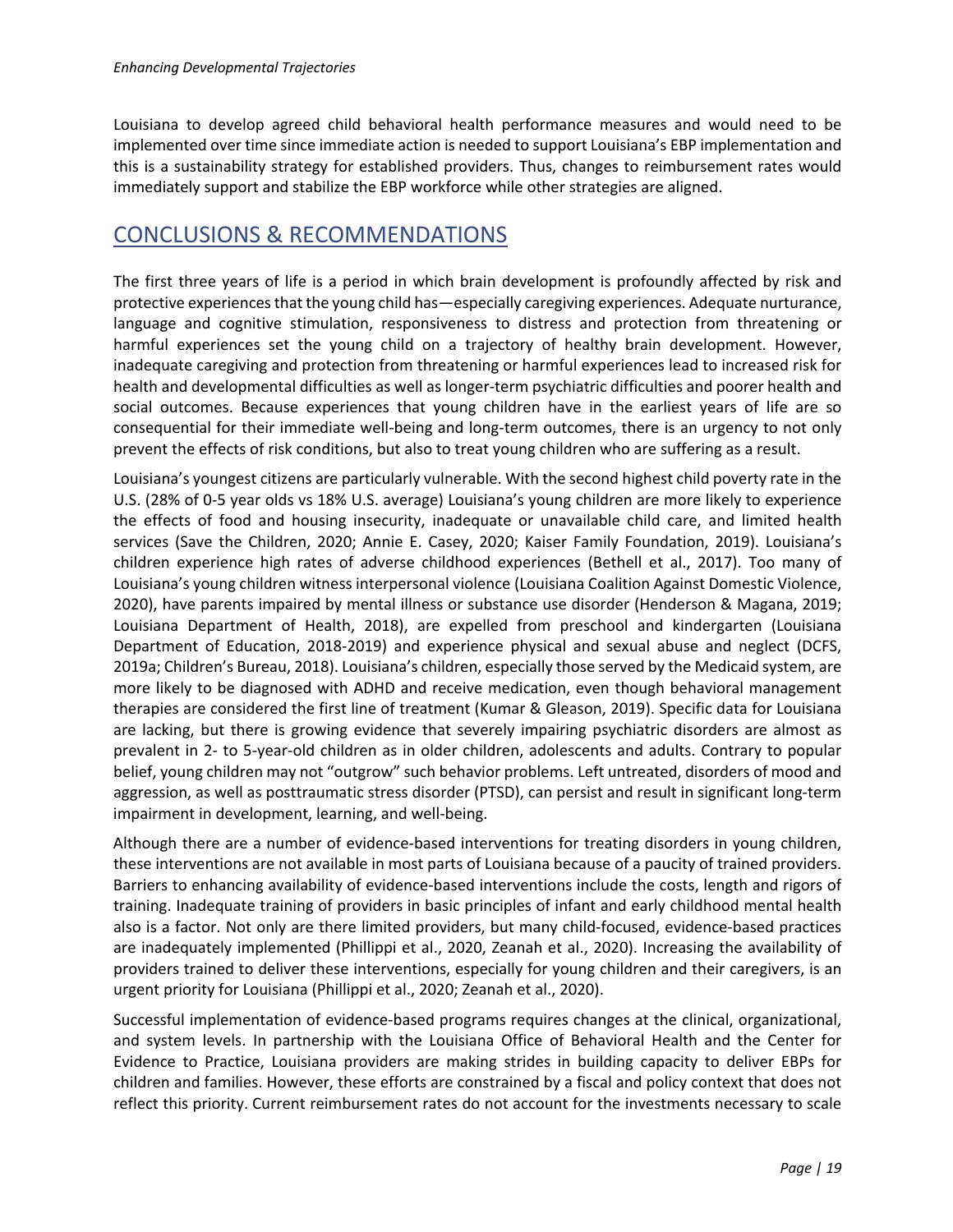up and sustain these high-value services, such as regularly scheduled supervision, availability of consultation for complex cases, and follow-up training to maintain fidelity to model. Failing to account for the increased direct and indirect costs required to deliver evidence-based practices and the importance of retaining the specially trained EBP workforce threatens the investments made in EBP training and hampers progress toward increasing access and volume of these services in the Medicaid provider network.

Implementation researchers have identified financial factors as notable barriers to EBP implementation and sustainment (Lang & Connell, 2016; Roundfield & Lang, 2017; Stewart et al., 2016) and Louisiana providers are echoing that challenge. For EBPs to be successfully integrated within a behavioral health system, the regulatory and fiscal context must be aligned with EBP service requirements and costs. Therefore, state policymakers, Medicaid, and Managed Care Organizations are urged to recognize the urgency of addressing the mental health needs of Louisiana's youngest citizens by committing to and implementing the following recommendations:

**Support EBP service delivery through increased Medicaid reimbursement rates**. Reimbursements must account for the costs of delivering these higher quality services. This includes increasing rates to compete with non-Medicaid rates for outpatient psychotherapy services in Louisiana and the Medicaid rates offered by our neighboring states. For example, Mississippi currently pays providers (including those traveling across state lines from Louisiana) approximately \$110 per hour for outpatient psychotherapy and does not required it to be an EBP. This compares to a rate of only \$69 for outpatient Medicaid providers in Louisiana. Additionally, for providers who remain in Louisiana, the outpatient rates from private healthcare insurance (not Medicaid) are between \$85 and \$110 for the same psychotherapy. The current rates offer little incentive for provider to stay in the Medicaid system much less offer EBPs.

**Develop policies that incentivize EBP trained providers to remain in the Medicaid workforce**. The trained workforce should have clear incentives and means for development within the behavioral health system funded by Medicaid. Thinking beyond reimbursement rate increases, which are critical, policies should focus on retaining trained providers in the Medicaid system. Affording opportunities for clinicians working toward licensure to provide EBPs, while under supervision, would help the next generation workforce emerge. Additionally, opportunities for experienced EBP clinicians to advance, to become supervisors, or possibly be agency trainers should be part of a larger workforce development strategy. Finally, ongoing resources should be available to support and sustain practitioners who are trained and delivering EBPs to children and families covered by Medicaid such as by ongoing consultation groups.

**Prioritize and integrate managed care processes to support EBPs**. Referrals to treatment should emphasize EBPs when clinically indicated. After referral, streamlining authorization, documentation, and quality assurance processes to make the use of EBPs across managed care organizations more efficient would demonstrate the state's trust in practices already shown, by rigorous research, to more consistently produce better outcomes for children and families.

These steps are essential to expanding the Louisiana EBP provider workforce, ensuring greater access to EBPs for young children and families, and assuring their health and development now and into the future.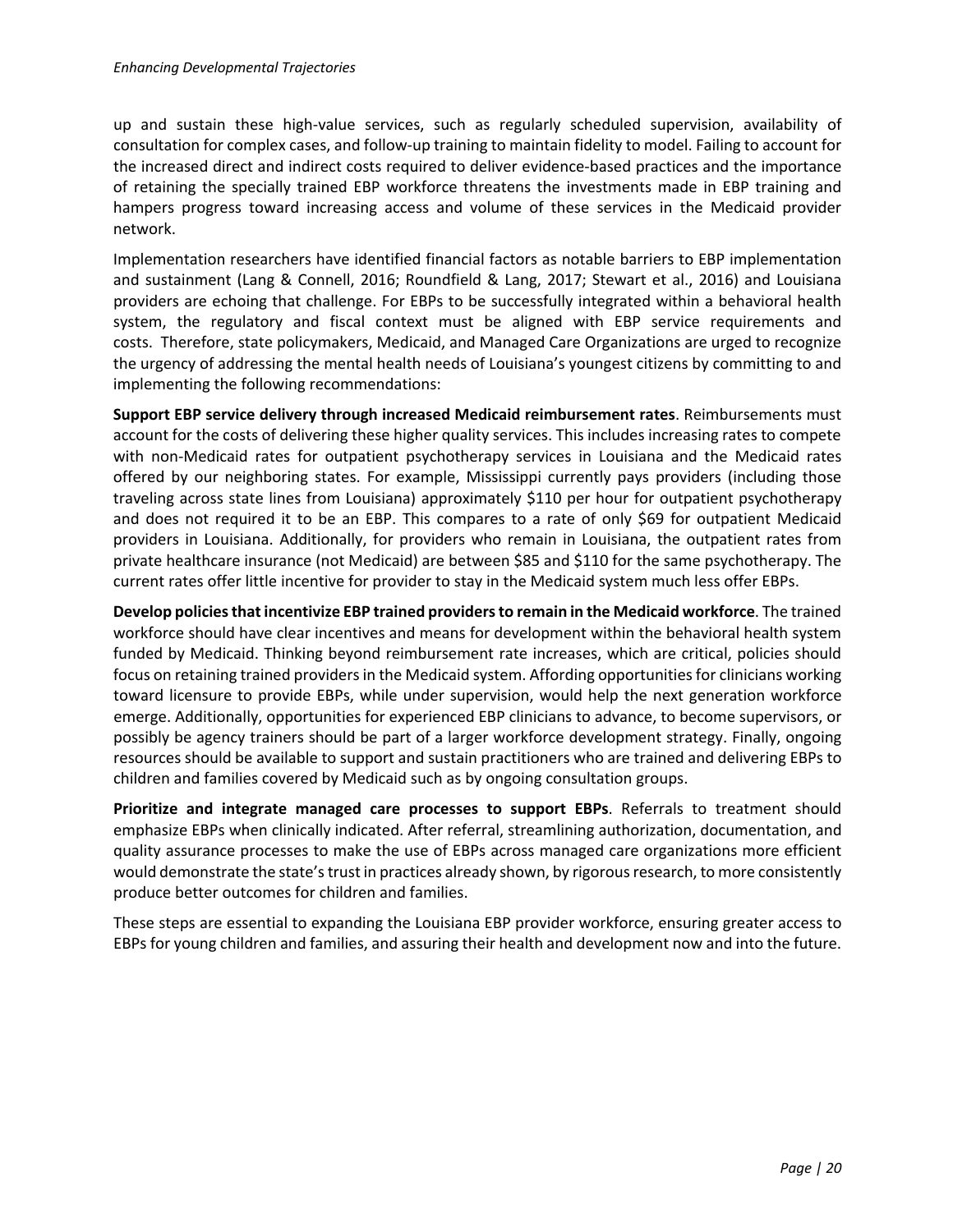# **REFERENCES**

- Afifi, T.O., Ford, D., Gershoff, E.T., Merrick, M., Grogan-Kaylor, A., Ports, K.A., MacMillan, H.L., Holden, G.W., Taylor, C.A., Lee, S.J., Peters Bennett, R. (2017). Spanking and adult mental health impairment: The case for the designation of spanking as an adverse childhood experience. *Child Abuse & Neglect, 71*, 24-31. doi: 10.1016/j.chiabu.2017.01.014. Epub 2017 Jan 23. PMID: 28126359; PMCID: PMC7983058.
- American Psychiatric Association. (2013). *DSM–5: Diagnostic and statistical manual of mental disorders*. Washington, DC: Author.
- Anda, R. F., Whitfield, C. L., Felitti, V. J., Chapman, D., Edwards, V. J., Dube, S. R., & Williamson, D. F. (2002). Adverse childhood experiences, alcoholic parents, and later risk of alcoholism and depression. *Psychiatric Services, 53*(8), 1001–1009.
- Annie E. Casey Foundation (2020). *Kids Count Data Profile-Louisiana*. Retrieved October 7, 2020, from https://www.aecf.org/m/databook/2020KC profile LA.pdf.
- Bakermans-Kranenburg, M.J., Juffer, F., & van IJzendoorn, M.H. (2019). Reflections on the mirror: On Videofeedback to Promote Positive Parenting in infant mental health. In C.H. Zeanah (Ed.). *Handbook of Infant Mental Health* (4th ed., pp. 527-542). Guilford Press.
- Beidas, R.S., Adams, D.R., Kratz, H.E., Jackson, K., Berkowitz, S., Zinny, A., Cliggitt, L.P., DeWitt, K.L., Skriner, L., Evans, A. (2016). Lessons learned while building a trauma-informed public behavioral health system in the City of Philadelphia. *Eval Program Plann. 59*, 21-32.
- Bellis, M.A., Hughes, K., Ford, K., Rodriguez, G.R., Sethi, D., & Passmore, J. (2019). Life course health consequences and associated annual costs of adverse childhood experiences across Europe and North America: A systematic review and meta-analysis. *The Lancet Public Health, 4*, 10, e517 e528. https://doi.org/10.1016/S2468-2667(19)30145-8.
- Bethell, CD, Davis, MB, Gombojav, N, Stumbo, S, Powers, K. (2017, October). *Issue Brief: A national and across state profile on adverse childhood experiences among children and possibilities to heal and thrive*. Johns Hopkins Bloomberg School of Public Health, http://www.cahmi.org/projects/adverse-childhood-experiences-aces.
- Biedzio, D. & Wakschlag, L. (2019). Developmental emergence of disruptive behaviors beginning in infancy: Delineating normal-abnormal boundaries to enhance early identification. In C.H. Zeanah (Ed.). *Handbook of Infant Mental Health, 4th edition*, pp. 407-423. New York, Guilford Press.
- Boris, N.W., Renk, K., Lowell, A. & Kolomeyer, E. (2019). Parental substance use. In C.H. Zeanah (Ed.). *Handbook of Infant Mental Health, 4th edition*, pp. 187-202. New York, Guilford Press.
- Capaldi, D. M., Knoble, N. B., Shortt, J. W., & Kim, H. K. (2012). A systematic review of risk factors for intimate partner violence. *Partner Abuse, 3*(2), 231–280.
- Cassidy, J., Woodhouse, S.S., Sherman, L.J., Stupica, B., & Lejuez, C.W. (2011). Enhancing infant attachment security: An examination of treatment efficacy and differential susceptibility. *Journal of Development and Psychopathology, 23*, 131-148.
- Children's Bureau (2018). *Child Welfare Outcomes Report Data, 1*. Retrieved from: https://cwoutcomes.acf.hhs.gov/cwodatasite.
- Cicchetti, D., Rogosch, F.A., & Toth, S.L. (2000). The efficacy of Toddler-Parent Psychotherapy for fostering cognitive development in offspring. *Journal of Abnormal Child Psychology, 28*, 135-148.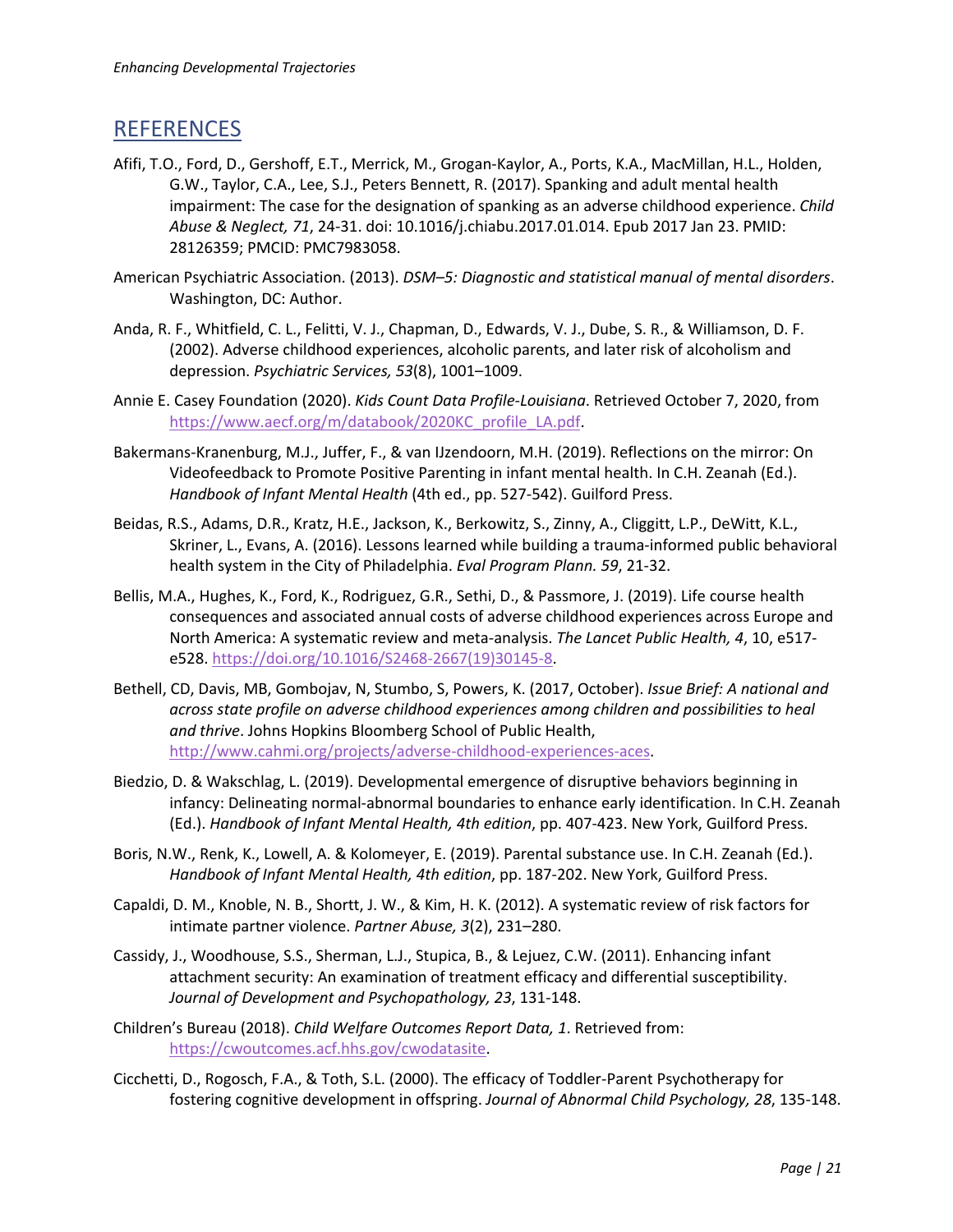- Cicchetti, D., Rogosch, F.A., Toth, S.L., & Sturge-Apple, M.L. (2011). Normalizing the development of cortisol regulation in maltreated infants through preventive interventions. *Development and Psychopathology, 23*, 789-800.
- Cohen, J., & Mannarino, A. (1996). A treatment outcome study for sexually-abused preschool children: Initial findings. *Journal of the American Academy of Child and Adolescent Psychiatry, 35*, 42–50.
- Conners-Burrow, N.A, Fussell, J.J., Johnson, D.L., et al. (2013). Maternal low- and high-depressive symptoms and safety concerns for low-income preschool children. *Clinical Pediatrics, 52* (2), 171-177. doi:10.1177/0009922812473776.
- Cornelius, M. D., & Day, N. L. (2009). Developmental consequences of prenatal tobacco exposure. *Current Opinion in Neurology, 22*(2), 121–125. https://doi.org/10.1097/WCO.0b013e328326f6dc.
- de Graaf, I., Speetjens, P., Smit, F., de Wolff, M., & Tavecchio, L. (2008). Effectiveness of the Triple P Positive Parenting Program on behavioral problems in children: A meta-analysis. *Behavior Modification, 32*(5), 714–735. https://doi.org/10.1177/0145445508317134.
- De Young, A.C., Kenardy, J.A., Cobham, V.E., & Kimble, R. (2012). Prevalence, comorbidity and course of trauma reactions in young burn-injured children. *Journal of Child Psychology and Psychiatry, 53*(1), 56-63.
- Deblinger, E., Stauffer, L., Steer, R.A. (2001). Comparative efficacies of supportive and cognitive behavioral group therapies for young children who have been sexually-abused and their nonoffending mothers. *Child Maltreatment, 6*(4), 332-343.
- Department of Children and Family Services (2019a). Fact sheet: State with Regions, dcfs.louisiana.gov, 1-11.

http://www.dcfs.louisiana.gov/assets/docs/searchable/Reports/DCFS\_2019\_FactSheet\_State\_w ithRegions\_021220.pdf.

- Department of Children and Family Services (2019b). Louisiana should extend foster care to age 21 for all youth, Task Force recommends, 1-3. Retrieved from: http://www.dcfs.louisiana.gov/news/894.
- Dozier, M. & Bernard, K. (2019). Attachment and biobehavioral catch-up. In C.H. Zeanah (Ed.). *Handbook of Infant Mental Health, 4th edition*, pp. 514- 526. New York, Guilford Press.
- Egger, H.L. & Angold, A. (2006). Common emotional and behavioral disorders in preschool children: presentation, nosology, and epidemiology. *Journal of Child Psychology and Psychiatry, 47*, 313- 337.
- Ellis, W.R. & Dietz, W.H. (2017). A new framework for addressing adverse childhood and community experiences: The building community resilience model. *Academic Pediatrics, 17*, S86-S93.
- Esteves, K.C., Jones, C.W., Wade, M., Callerame, K., Smith, A.K., Theall, K.P. & Drury, S.S. (2020). Adverse childhood experience: Implications for offspring telomere length and psychopathology. *American Journal of Psychiatry, 177*, 47-57.
- Eyberg S.M. & Funderburk, B.W. (2011). Parent-Child Interaction Therapy Protocol. Gainesville, FL: PCIT International.
- Eyberg, S.M., Nelson, M.M., Ginn, N.C., Bhuiyan, N. & Boggs, S.R. (2013*). Dyadic Parent-Child Interaction Coding System (DPICS): Comprehensive Manual for Research and Training*. 4th ed. Gainesville, FL: PCIT International.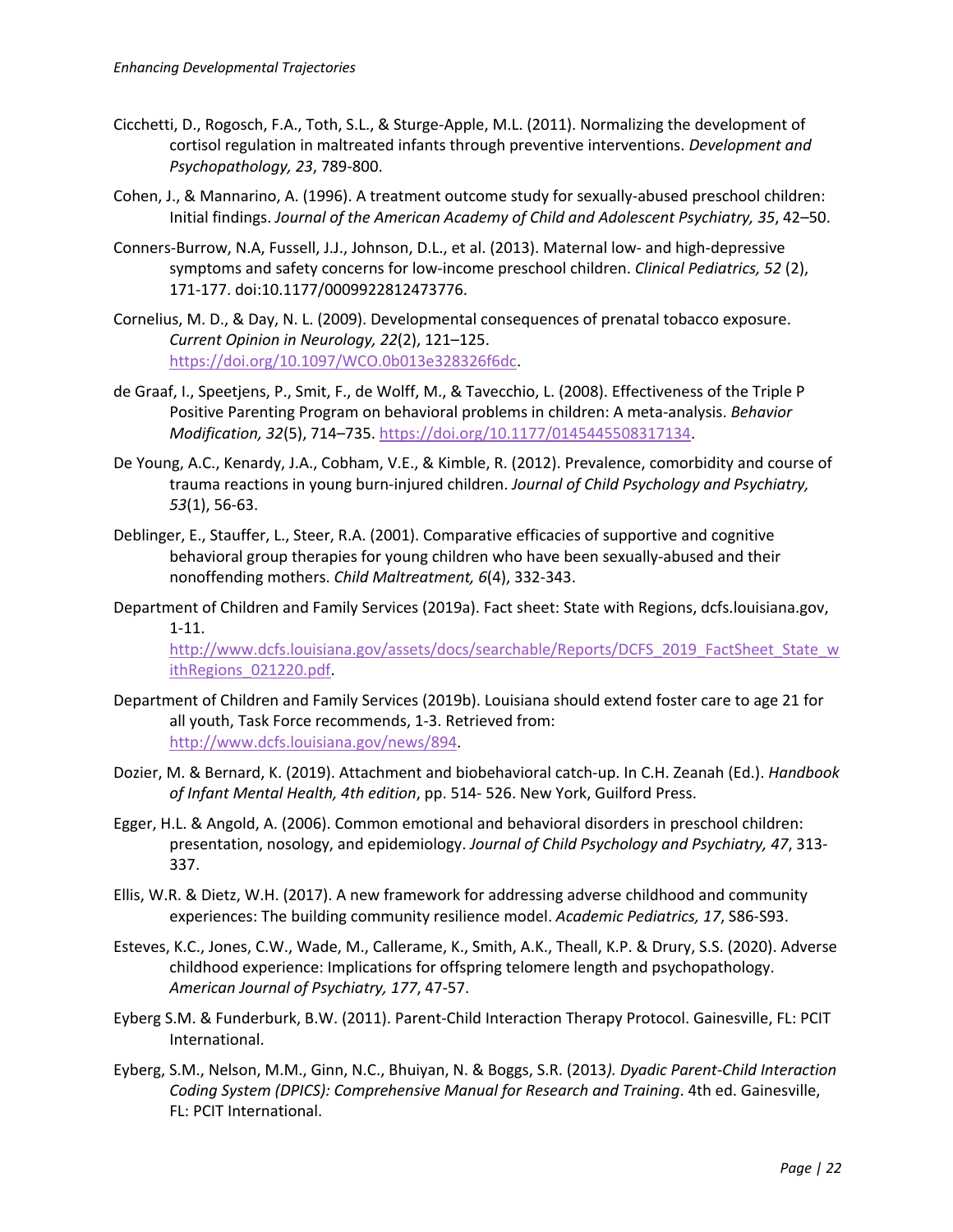- Felitti, V.J., Anda, R.F., Nordenberg, D., Williamson, D.F., Spitz, A.M., Edwards V. & Marks, J.S. (1998). Relationship of childhood abuse and household dysfunction to many of the leading causes of death in adults: The Adverse Childhood Experiences (ACE) study. *American Journal of Preventive Medicine, 14*, 245-258.
- Fill, M.M.A., Miller, A.M., Wilkinson, R.H., Warren, M.D., Dunn, J.R., Schaffner W. & Jones, T.F. (2018). Educational disabilities among children born with neonatal abstinence syndrome. *Pediatrics, 142* (3) e20180562; DOI: https://doi.org/10.1542/peds.2018-0562.
- Finelli, J., Zeanah, C.H., & Smyke, A.T. (2018). Attachment disorders in early childhood. In C.H. Zeanah (Ed.), *Handbook of Infant Mental Health* (4th ed., pp. 452-466). Guilford Press.
- Fraiberg, S., Adelson, E., & Shapiro, V. (1975). Ghosts in the nursery. *Journal of the American Academy of Child Psychiatry, 14*(3), 387-421.
- Geronimus A.T. (1992). The weathering hypothesis and the health of African-American women and infants: evidence and speculations. *Ethnicity and Disease, 2*(3), 207-221. PMID: 1467758.
- Gilliam, W.S. & Shahar, G. (2006). Preschool and child care expulsion and suspension rates and predictors in one state. *Infants & Young Children, 19*, 228-245.
- Gilliam, W.S., Maupin, A.N., Reyes, C.R., Accavitti, M. & Shic, F. (2016). Do early educators' implicit biases regarding sex and race relate to behavior expectations and recommendations of preschool suspension and expulsion? Yale Child Study Center Research Brief. https://medicine.yale.edu/childstudy/zigler/publications/Preschool%20Implicit%20Bias%20Polic y%20Brief\_final\_9\_26\_276766\_5379\_v1.pdf.
- Gleason, M.M. & Humphreys, K.L. (2019). Hyperactivity, impulsivity and inattention in young children. In: C.H. Zeanah (Ed.), *Handbook of Infant Mental Health*, (4th ed., pp. 301-312). New York, Guilford Press.
- Gleason, M.M., Egger, H.L., Emslie, G.J., Kowatch, R.A., Lieberman, A.F, Luby, J.L., Owens, J., Scahill, L., Scheeringa, M.S., Stafford, B., Wise, B., & Zeanah, C.H. (2007). Psychopharmacological treatment for very young children: Contexts and guidelines. *Journal of the American Academy of Child and Adolescent Psychiatry, 46*, 1532-1572.
- Greenwood, P., Welsh, B., & Rocque, M. (2012, December). *Implementing Proven Programs for Juvenile Offenders: Assessing State Progress*. Downington, PA: Association for the Advancement of Evidence-Based Practice. Retrieved from http://www.advancingebp.org/wpcontent/uploads/2012/01/AEBP-assessment.pdf.
- Greenwood, P., Welsh, B., Rocque, M., & Delavega, J. (2012, June). *State Progress in Implementing Proven Programs for Juvenile Offenders*. Panel presented at the National Institute for Justice Annual Conference, Arlington, VA. Retrieved from http://www.advancingebp.org.
- Guild, D. J., Toth, S. L., Handley, E. D., Rogosch, F. A., & Cicchetti, D. (2017). Attachment security mediates the longitudinal association between child-parent psychotherapy and peer relations for toddlers of depressed mothers. *Development and Psychopathology, 29*, 587-600.
- Hagele, D., Potter, D. & Seifert, H.T. (2020). *Clinical service delivery time model for trauma-focused cognitive behavioral therapy (TF-CBT)*. North Carolina Child Treatment Program Evidence-Based Treatment Service Delivery Time Model Series. https://www.ncchildtreatmentprogram.org. Accessed April 16, 2021.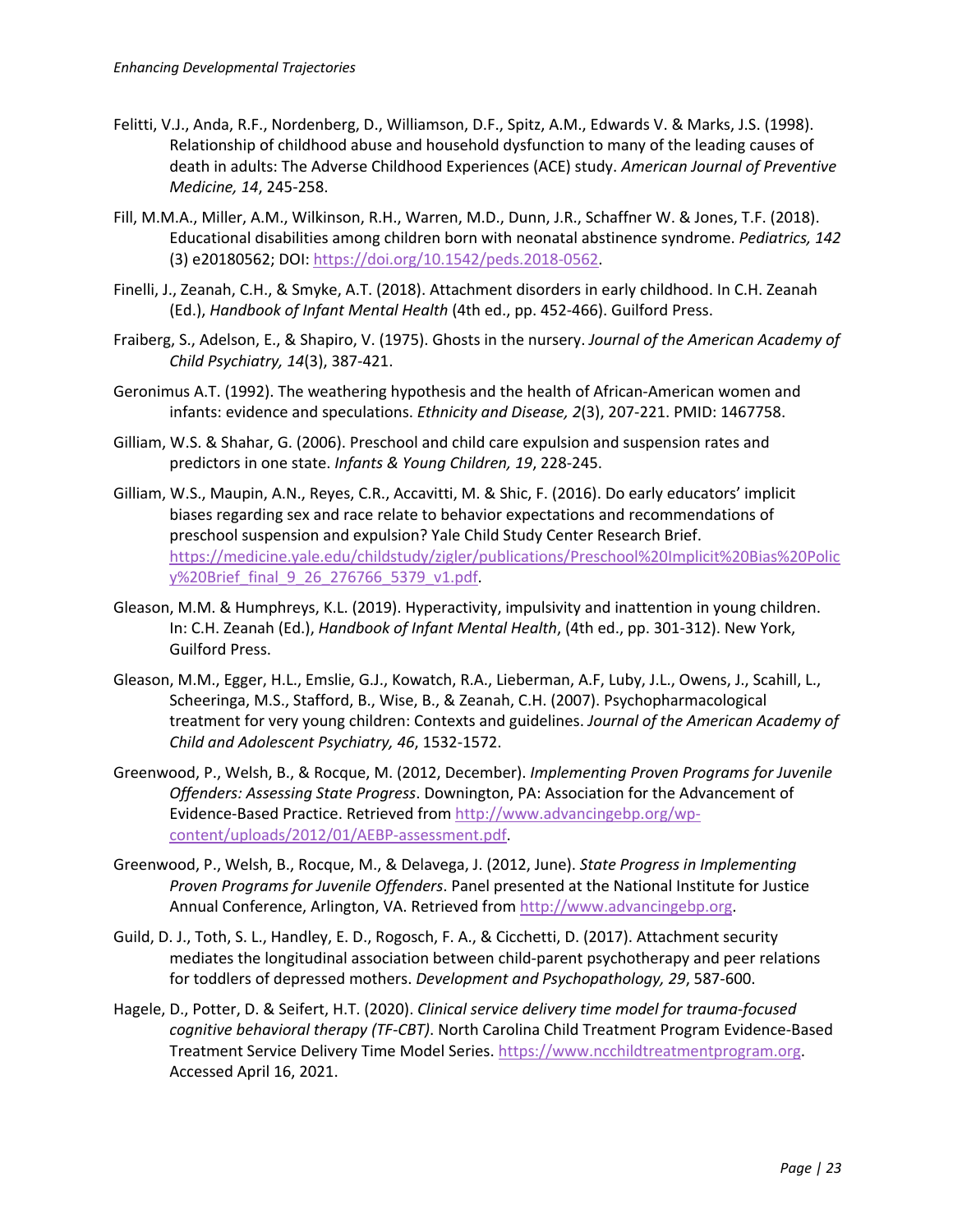- Henderson, M. & Magana, M. (December 2019). *Report on the 2018 Behavioral Risk Factor Surveillance System in Louisiana*, Prepared for the Louisiana Department of Health by the LSU Public Policy Research Lab, https://ldh.la.gov/assets/oph/Center-PHI/BRFSS/2018\_BRFSS\_Report.pdf.
- Hitchcock, C., Goodhall, B., Sharples, O., Meiser-Stedman, R., Watson, P., Ford, T. & Dalgleish, T. (in press). Population prevalence of the posttraumatic stress disorder subtype for young children in nationwide surveys of the British general population and of children in care. *Journal of the American Academy of Child and Adolescent Psychiatry*.
- Hoffman, K., Marvin, R., Cooper, G., & Powell, B. (2006). Changing toddlers' and preschoolers' attachment classifications: The Circle of Security intervention*. Journal of Consulting and Clinical Psychology, 74*, 1017-1026.
- Howell, K.H., Barnes, S.E., Miller, L.E., & Graham-Bermann, S.A. (2016). Developmental variations in the impact of intimate partner violence exposure during childhood. *Journal of Injury & Violence Research, 8*(1), 43–57. https://doi.org/10.5249/jivr.v8i1.663.
- Huber, A., McMahon, C.A., & Sweller, N. (2015). Efficacy of the 20-week Circle of Security Intervention: Changes in caregiver reflective functioning, representations, and child attachment in an Australian clinical sample. *Infant Mental Health Journal, 36*, 556-574.
- Jimenez, M.E., Wade, R., Lin, Y., Morrow, L.M., & Reichman, N.E. (2016). Adverse experiences in early childhood and kindergarten outcomes. *Pediatrics, 137*.:e20151839. doi: 10.1542/peds.2015- 1839. E-pub 2016 Jan 14. http://pediatrics.aappublications.org/content/early/2016/01/13/peds.20-1839.
- Kaiser Family Foundation (2019). Mental health provider shortage area, Louisiana. https://www.kff.org/other/state-indicator/mental-health-care-health-professional-shortageareashpsas/?currentTimeframe=0&selectedRows=%7B%22states%22:%7B%22louisiana%22:%7B%7D %7D%7D&sortModel=%7B%22colId%22:%22Location%22,%22sort%22:%22asc%22%7D.
- Kerig, P. K., & Becker, S. P. (2010). From internalizing to externalizing: Theoretical models of the processes linking PTSD to juvenile delinquency. In S. J. Egan (Ed.), *Posttraumatic stress disorder (PTSD): Causes, Symptoms and Treatment* (pp. 33-78). Hauppauge, NY: Nova Science Publishers.
- Knudsen, E., Heckman, J., Cameron, J. & Shonkoff, J. (2006). Economic, neurobiological and behavioral perspectives on building America's future workforce. *Proceedings of the National Academy of Sciences, 103*, 27, 10155-10162.
- Kumar, R., & Gleason, M.M. (2019). Pediatric attention-deficit/hyperactivity disorder in Louisiana: Trends, challenges, and opportunities for enhanced quality of care. *Ochsner Journal, 19*, 4, 357- 368.
- Lang, J. M., & Connell, C. M. (2016). Measuring costs to community-based agencies for implementation of an evidence-based practice. *The Journal of Behavioral Health Services & Research, 44*(1), 122– 134. https://doi.org/10.1007/s11414-016-9541-8.
- Lieberman, A. F., Ghosh Ippen, C., & Van Horn, P. (2015). Don't hit my mommy!: A manual for Child-Parent Psychotherapy with young children exposed to violence and other trauma. Washington, D.C.: *Zero to Three Press*.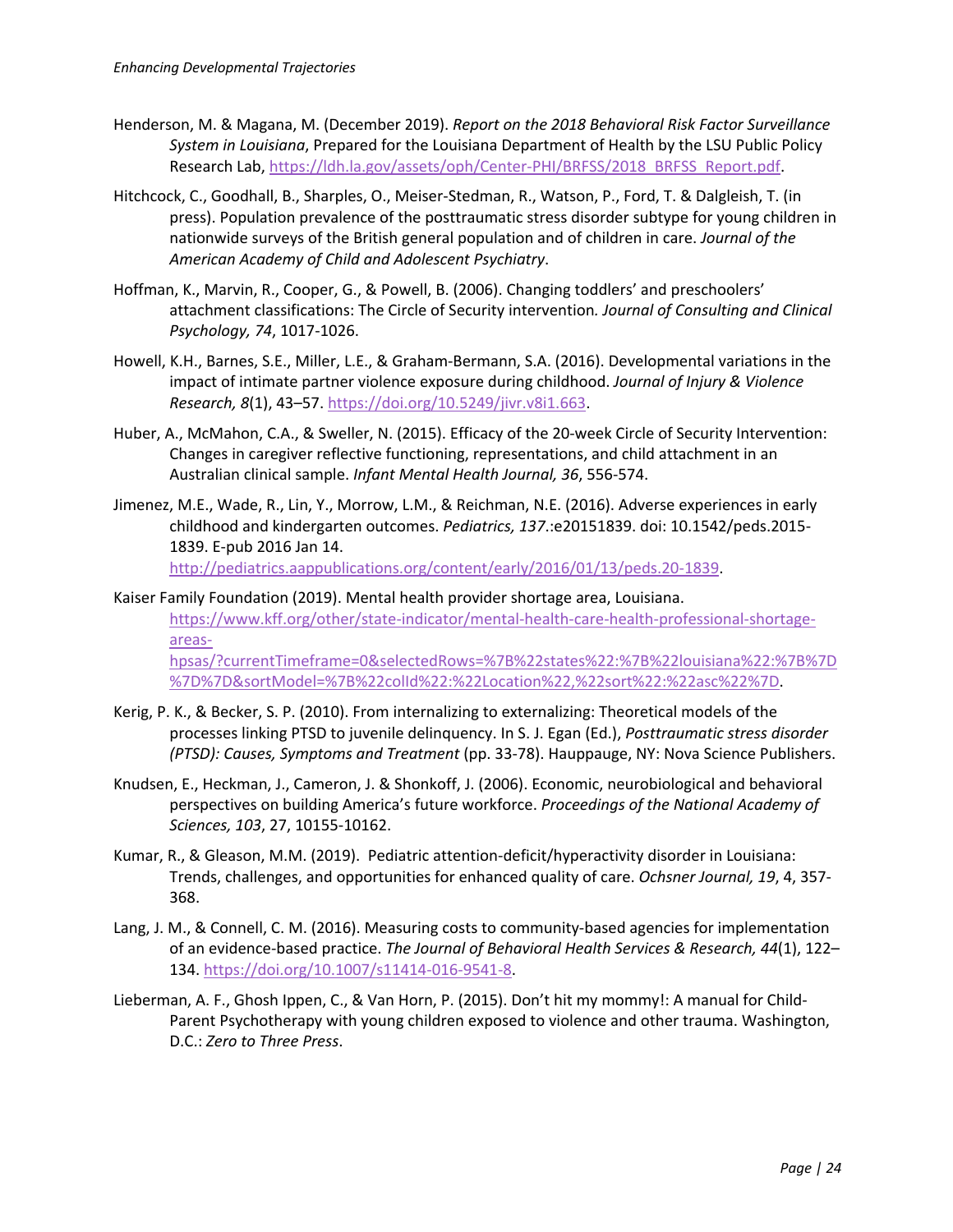- Lieberman, A. F., Ghosh Ippen, C., Van Horn, P. J. (2006). Child-Parent Psychotherapy: Six month followup of a randomized control trial. *Journal of the American Academy of Child and Adolescent Psychiatry, 45*(8), 913-918.
- Louisiana Coalition Against Domestic Violence (September 24, 2020). *Press release: Louisiana female homicide rate remains higher than average*. https://lcadv.org/louisiana-female-homicide-rateremains-higher-than-average. Full press release: VPC 2020 Press Release.
- Louisiana Department of Education (2018-2019). Discipline action and rates, 1. Retrieved from: https://www.louisianabelieves.com/resources/library/school-system-attributes.
- Louisiana Department of Health [LDH] (2017). Louisiana PRAMS Surveillance Report 2017. https://ldh.la.gov/assets/oph/Center-PHCH/Center-PH/maternal/LouisianaPRAMS/2017\_PRAMS\_Surveillance\_Report.pdf.
- Louisiana Department of Health [LDH] (2018). Louisiana PRAMS Data report 2018, https://partnersforfamilyhealth.org/wpcontent/uploads/2018/12/2018PRAMSDataReport\_9.4.2019\_Final.pdf.
- Louisiana Department of Health [LDH] (2019). Report on the 2018 Behavioral Risk Factor Surveillance System in Louisiana, LSU Public Policy Research Center, https://ldh.la.gov/assets/oph/Center-PHI/BRFSS/2018\_BRFSS\_Report.pdf.
- Madigan, S., Oatley, H., Racine, N., Fearon, R., Schumacher, L., Akbari, E., Cooke, J. E., & Tarabulsy, G. M. (2018). A meta-analysis of maternal prenatal depression and anxiety on child socioemotional development. *Journal of the American Academy of Child and Adolescent Psychiatry, 57*(9), 645– 657.e8. https://doi.org/10.1016/j.jaac.2018.06.012.
- Manning, C. & Gregoire, A. (2009). Effects of parental mental illness on children. *Psychiatry, 5*, 10-12, https://doi.org/10.1383/psyt.2006.5.1.10.
- McQueen, K. & Murphy-Oikonen (2016). Neonatal abstinence syndrome. *New England Journal of Medicine, 375*, 2468-2479. DOI: 10.1056/NEJMra1600879.
- Meiser-Stedman, R., Smith, P., Glucksman, E., Yule, W., & Dalgleish, T. (2008). The post-traumatic stress disorder diagnosis in preschool-and elementary school age children exposed to motor vehicle accidents. *American Journal of Psychiatry, 165*(10), 1326–1337.
- Miron, D. & Sturdy, W. (2019). Posttraumatic stress disorder in young children. In: Zeanah, C.H. *Handbook of Infant Mental Health, 4th edition*, pp. 438-451. New York, Guilford Press.
- Mothander, P., Furmark, C., & Neander, K. (2018). Adding Circle of Security-Parenting to treatment as usual in three Swedish infant mental health clinics: Effects on parents' internal representations and quality of parent-infant interaction. *Scandinavian Journal of Psychology, 59*, 262–272.
- Murray, L., Halligan S. & Cooper, P. (2018). Postnatal depression and young children's development. In C.H. Zeanah (Ed.), *Handbook of Infant Mental Health* (4th ed., pp. 172-186.
- Noroña, C. R., & Acker, M. L. (2016). Implementation and sustainability of child-parent psychotherapy: The role of reflective consultation in the learning collaborative model. *Infant Mental Health Journal, 37*(6), 701–716.
- North Carolina Child Treatment Program (a, n.d.). *Evidence-based treatment service delivery time model series*. Clinical service delivery time model for Child Parent Psychotherapy (CPP)-DRAFT. https://www.ncchildtreatmentprogram.org/wp-content/uploads/2020/03/CPP-Clinical-Service-Delivery-Time-Model-DRAFT.docx.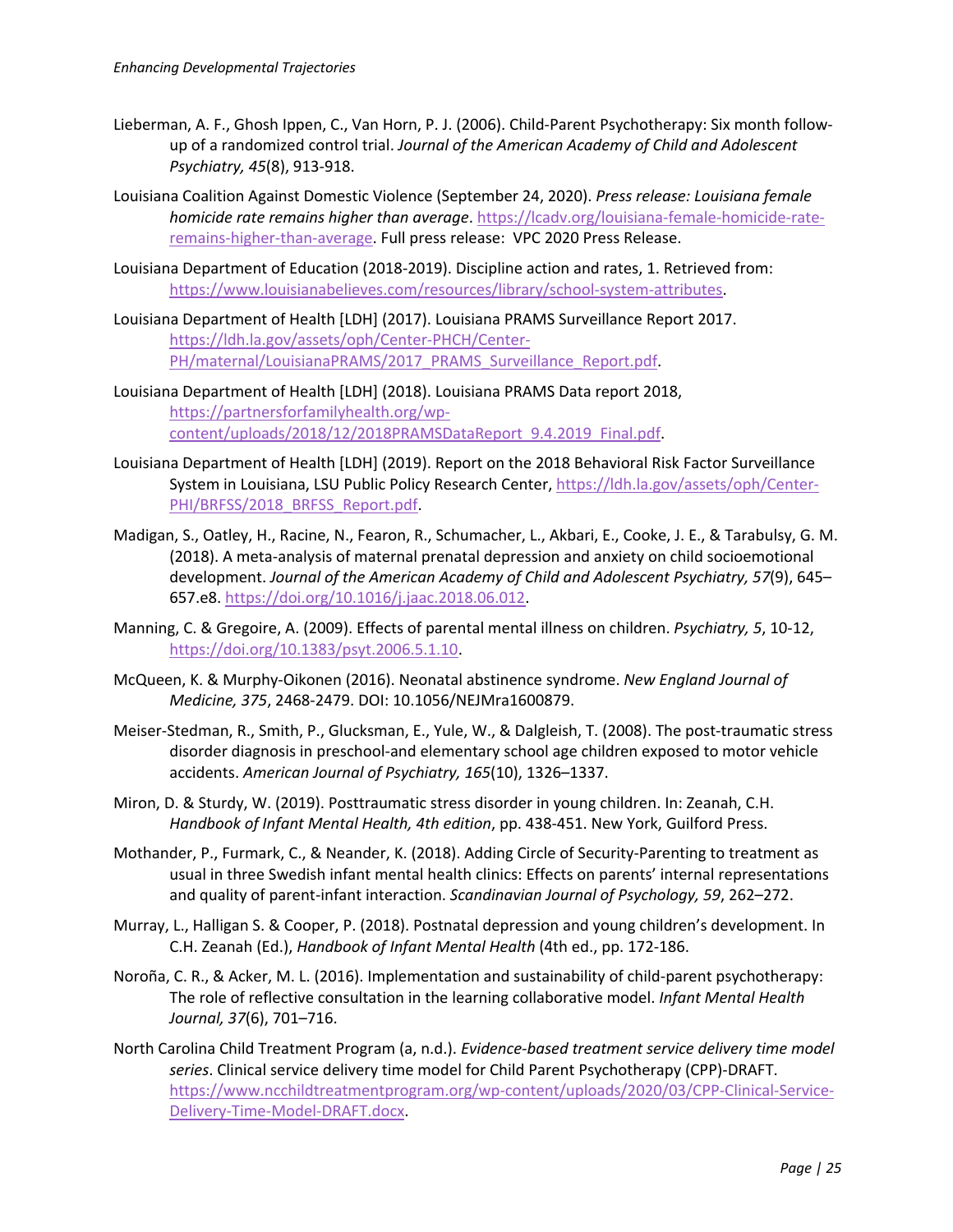- North Carolina Child Treatment Program (b, n.d.). *Evidence-based treatment service delivery time model series*. Clinical service delivery time model for Trauma-Focused Cognitive Behavioral Therapy (TF-CBT)-DRAFT. https://www.ncchildtreatmentprogram.org/wp-content/uploads/2020/03/TF-CBT-Clinical-Service-Delivery-Time-Model-DRAFT.docx.
- Nowak, C., & Heinrichs, N. (2008). A comprehensive meta-analysis of Triple P-Positive Parenting Program using hierarchical linear modeling: Effectiveness and moderating variables. *Clinical Child and Family Psychology Review, 11*, 114-144.
- Osofsky, J.D. & McAlister Groves, B. (Eds.) (August, 2018). Violence and trauma in the lives of children: Volume I: Understanding the impact and Volume II: Prevention and intervention. Praeger Publishers.
- Osofsky, J.D., Osofsky, H.J., Frazer, A., Fields-Olivieri, M. Many, M., Selby, M. Conrad, E., Holman, S. (2021). The importance of adverse childhood experiences during the perinatal period. *American Psychologist, 76*, 350-–363 ISSN: 0003-066X https://doi.org/10.1037/amp0000770.
- Paradies Y, Ben J, Denson N, Elias A, Priest N, Pieterse A, Gupta, A., Kelaher, M. & Gee, G. (2015) Racism as a determinant of health: A systematic review and meta-analysis. *PLoS ONE, 10*(9): e0138511. https://doi.org/10.1371/journal.pone.0138511.
- Patrick, S.W., Schumacher, R.E., Benneyworth, B.D., Krans, E.E., McAllister, J.M., Davis, M.M. (2012). Neonatal abstinence syndrome and associated health care expenditures: United States, 2000– 2009. *Journal of the American Medical Association, 307*(18), 1934–1940.
- Paulson, J.F. & Bazemore, S.D. (2010). Prenatal and postpartum depression in fathers and its association with maternal depression: A meta-analysis. *JAMA, 303*(19), 1961–1969.
- Peltz, J. S., Rogge, R. D., Rogosch, F. A., Cichhetti, D., & Toth, S. (2015). The benefits of child-parent psychotherapy to marital satisfaction. *Family System Health, 33*, 372-382.
- Phillippi, S., Beiter, K., Thomas, C., & Vos, S. (2020). Identifying gaps and using evidence-based practices to serve the behavioral health treatment needs of Medicaid-insured children. *Children and Youth Services Review, 115*, 105089.
- Phillippi, S., Cocozza, J., & DePrato, D. (2013). Advancing evidence-based practices for juvenile justice reform through community development. *Journal of Community Practice, 21* (4), 434-450.
- Pierce, M., Hope, H. F., Kolade, A., Gellatly, J., Osam, C. S., Perchard, R., Kosidou, K., Dalman, C., Morgan, V., Di Prinzio, P., & Abel, K. M. (2020). Effects of parental mental illness on children's physical health: Systematic review and meta-analysis. *The British Journal of Psychiatry: The Journal of Mental Science, 217*(1), 354–363.
- Pinderhughes, H., Davis, R., & Williams, M. (2015). *Adverse Community Experiences and Resilience: A Framework for Addressing and Preventing Community Trauma*. Oakland, CA: Prevention Institute. https://www.preventioninstitute.org/publications/adverse-community-experiencesand-resilience-framework-addressing-and-preventing.
- Puls, H.T., Anderst, J.D., Bettenhausen, J.L., et al. (2019). Newborn risk factors for subsequent physical abuse hospitalizations. *Pediatrics. 143*(2), e2018.
- Reuben, A., Moffitt, T.E., Caspi, A., Belsky, D.W., Harrington, H., Schroeder, F., Hogan, S., Ramrakha, S., Poulton, R., Danese, A. (2016). Lest we forget: Comparing retrospective and prospective prospective assessments of adverse childhood experiences and adult health. *Journal of Child Psychology and Psychiatry, 57*, 1103-1112.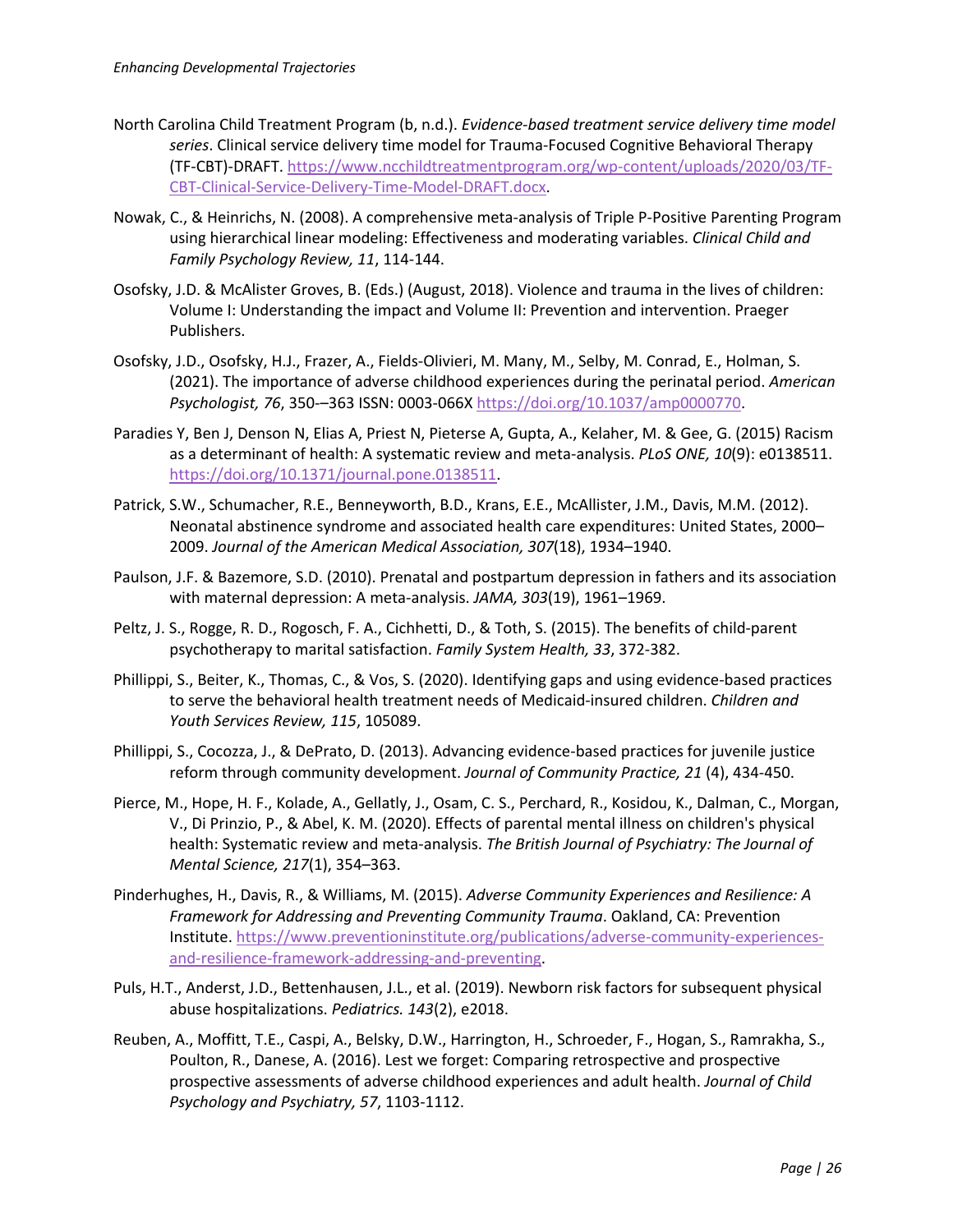- Roberts, A.M., Gallagher, K.C., Daro, A.M., Iruka, I.U., Sarver, S.L. (2019). Workforce well-being: Personal and workplace contributions to early educators' depression across settings. *Journal of Applied Developmental Psychology, 61*, 4-12.
- Rosenblum, K. L., Dayton, C. J., & Muzik, M. (2018). Infant social and emotional development: Emerging competence in a relational context. In C.H. Zeanah (Ed.). *Handbook of Infant Mental Health* (4th ed., pp. 95-119). Guilford Press.
- Roundfield K.D. & Lang J.M. (2017). Costs to community mental health agencies to sustain an evidencebased practice. *Psychiatric Services, 68*(9), 876-882.
- Sanders, M. R., Markie-Dadds, C., & Turner, K. M. T. (1998). *Practitioner's manual for enhanced Triple P. Families International*.
- Save the Children (2020). The land of inopportunity: Closing the childhood equity gap for America's kids. U.S. Complement to the Global Childhood Report 2020. https://www.savethechildren.org/content/dam/usa/reports/advocacy/us-childhood-report-2020.pdf.
- Scheeringa, M. S., Weems, C. F., Cohen, J. A., Amaya-Jackson, L., & Guthrie, D. (2011). Trauma-Focused Cognitive-Behavioral Therapy for posttraumatic stress disorder in three through six year-old children: A randomized clinical trial. *Journal of Child Psychology and Psychiatry, 52*(8), 853-860. https://doi:10.1111/j.1469-7610.2010.02354.x.
- Scheeringa, M., Zeanah, C.H., Myers, L. & Putnam, F. (2005). Predictive validity in a prospective followup of PTSD in preschool children. *Journal of the American Academy of Child and Adolescent Psychiatry, 44*, 899-906.
- Skale, G., Perez, H., & Williams, M. E. (2020). Factors influencing implementation of evidence-based mental health interventions for infants and young children. *Journal of Behavior Health Services Research 47*, 493–508. https://doi.org/10.1007/s11414-020-09694-5.
- Skyles, B. (2020). *More Than 1,000 kindergartners were suspended from school in Louisiana last year, experts warn of detrimental consequences*. KSLA News, 1-11. https://www.ksla.com/2020/01/03/more-than-kindergartners-were-suspended-schoollouisiana-last-school-year-experts-warn-detrimental-consequences.
- Stewart, R.E., Adams, D.R., Mandell, D.S., Hadley, T.R., Evans, A., Rubin, R., Erney, J., Neimark, G., Hurford, M.O., & Beidas, R.S. (2016). The perfect storm: Collision of the business of mental health and the implementation of evidence-based practices. *Psychiatric Services, 67*(2), 159– 161. https://doi.org/10.1176/appi.ps.201500392.
- Substance Abuse and Mental Health Services Administration. (2019). Key substance use and mental health indicators in the United States: Results from the 2018 National Survey on Drug Use and Health (HHS Publication No. PEP19-5068, NSDUH Series H-54). Rockville, MD: Center for Behavioral Health Statistics and Quality, Substance Abuse and Mental Health Services Administration. Retrieved from https://www.samhsa.gov/data.
- Taylor, C.A., Manganello, J.A., Lee, S.J., & Rice, J. (2010). Mothers' spanking of 3-year-old children and subsequent risk of children's aggressive behavior. *Pediatrics, 125*(5), e1057–e1065.
- Taylor, T.K., Schmidt, F., Pepler, D., & Hodgins, H. (1998). A comparison of eclectic treatment with Webster-Stratton's parents and children series in a children's mental health center: A randomized controlled trial. *Behavior Therapy, 29*, 221-240.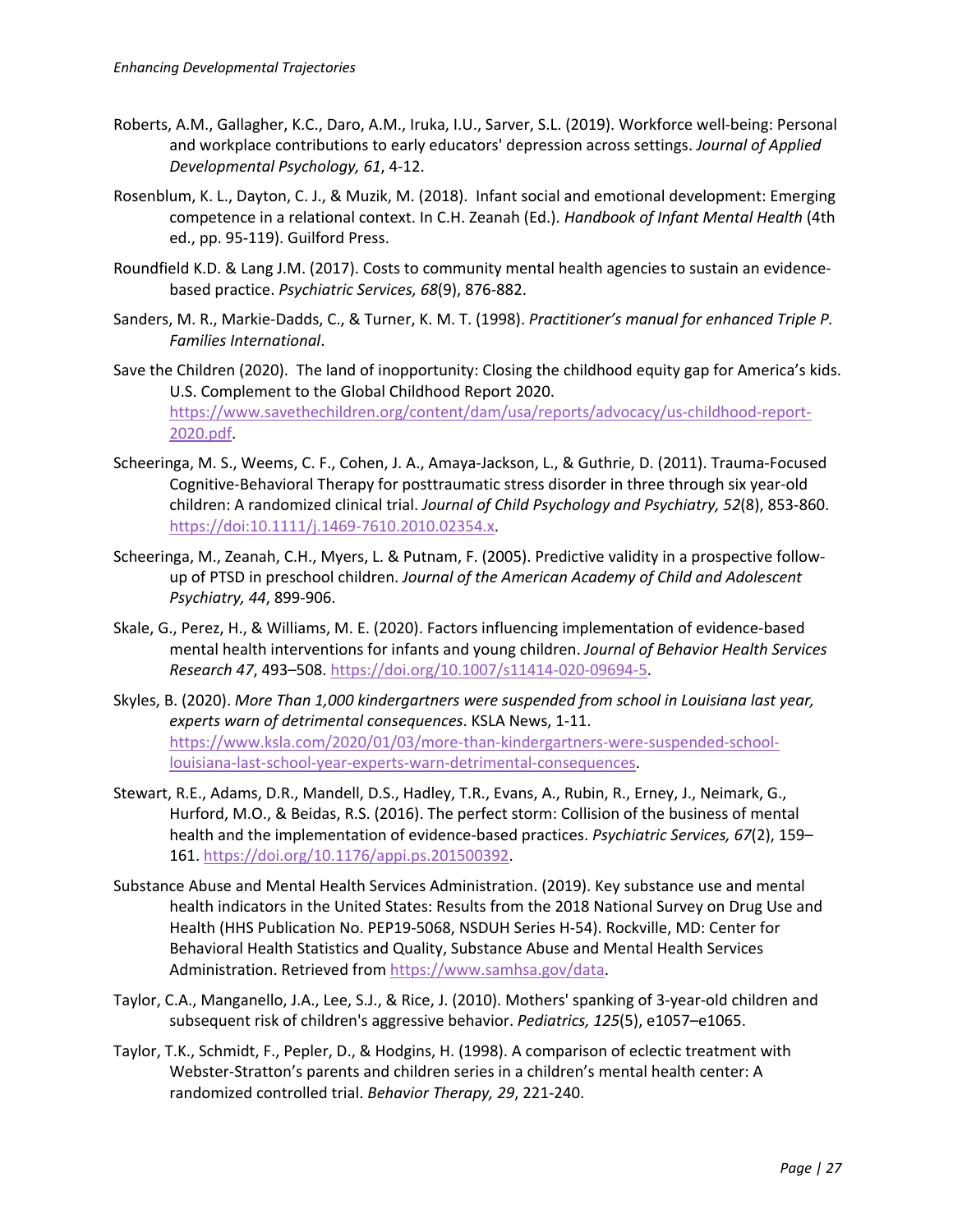- Theall, K. P., Brett, Z. H., Shirtcliff, E. A., Dunn, E. C., & Drury, S. S. (2013). Neighborhood disorder and telomeres: connecting children's exposure to community level stress and cellular response. *Social Science & Medicine, 85*, 50–58. https://doi.org/10.1016/j.socscimed.2013.02.030.
- Thomas, R., Abell, B., Webb, H.J., Avdagic, E., & Zemmer-Gemback, M.J. (2017). Parent-Child Interaction Therapy: A meta-analysis. *Pediatrics, 140*(3):e20170352. https://doi.org/10.1542/peds.2017- 0352.
- Toth, S.L., Maughan, A., Manly, J.T., Spagnola, M., & Cicchetti, D. (2002). The relative efficacy of two interventions in altering maltreated preschool children's representational models: Implications for attachment theory. *Developmental Psychopathology, 14*, 877-908
- Wade, R., Cronholm, P.F., Fein, J.A., Forke, C.M., Davis, M.B., Harkins-Schwarz, M., Pachter, L.M., Bair-Merritt, M.H. (2016). Household and community-level adverse childhood experiences and adult health outcomes in a diverse urban population. *Child Abuse & Neglect, 52*, 135-145.
- Wolraich M.L., Hagan J.F., Allan C., et al. Subcommittee on Children and Adolescents with Attention-Deficit/ Hyperactive Disorder (2019). Clinical practice guidelines for the diagnosis, evaluation, and treatment of Attention-Deficit/Hyperactivity Disorder in children and adolescents. *Pediatrics, 144*(4): e20192528.
- Yaholkoski, A., Hurl, K., & Theule, J. (2016) Efficacy of the Circle of Security intervention: A meta-analysis. *Journal of Infant, Child, and Adolescent Psychotherapy, 15*, 95-103.
- Zeanah, P., Cartier, J., Dick, S., Dickson, A., Larrieu, J., LaVine, C., Osofsky, J., & Zeanah, C. (2020). *A view from the field: Awareness, activities, and approaches for addressing Adverse Childhood Experiences (ACEs) in Louisiana*. Summary Report retrieved from www.picardcenter.louisiana.edu.
- ZERO TO THREE (2016). *DC: 0-5TM: Diagnostic classification of mental health and developmental disorders of infancy and early childhood*. Washington, DC: Author.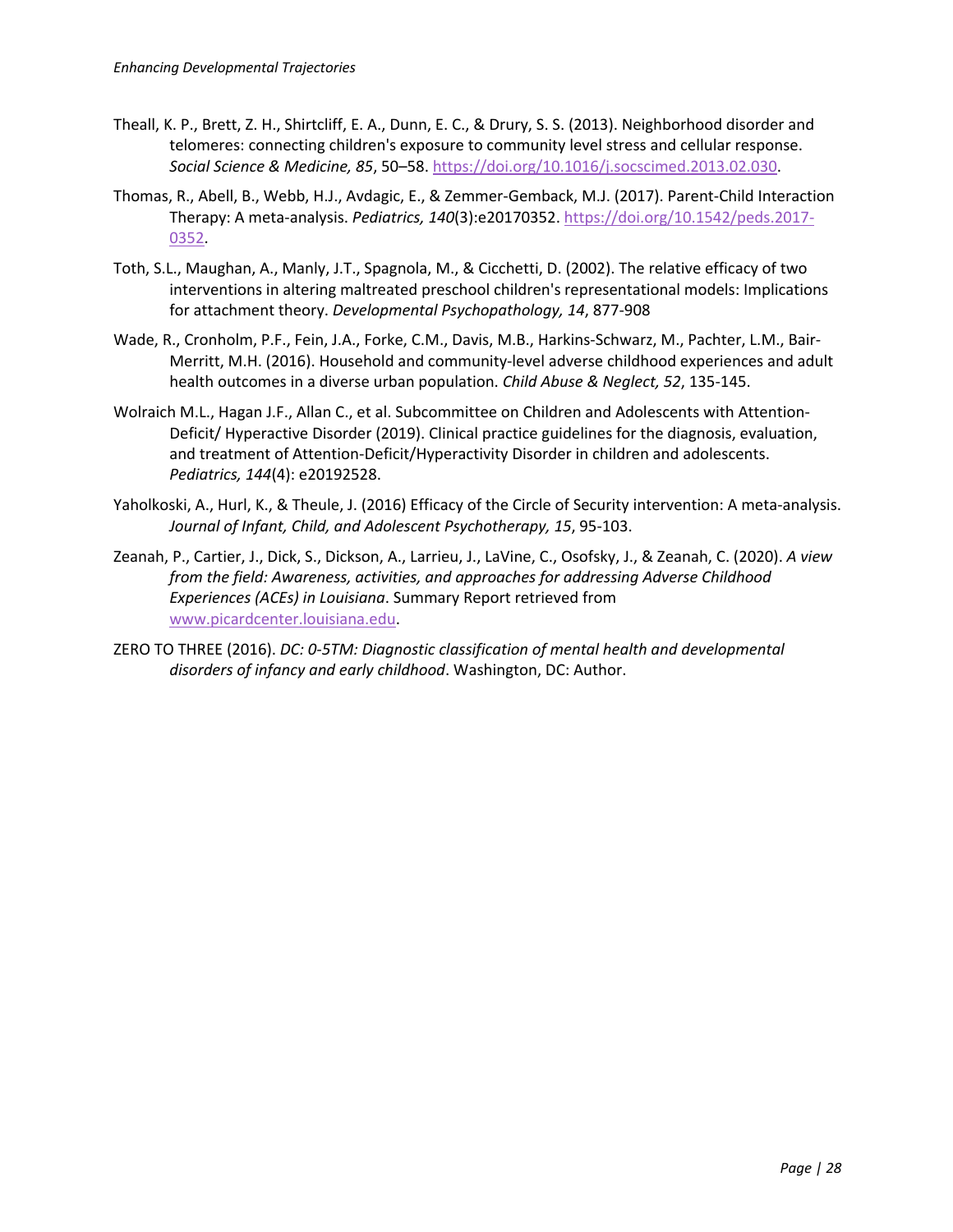# **APPENDIX**

#### **TABLES & CHARTS**

#### *Table 1. Early childhood evidence-based treatments in Louisiana*

| <b>EBP</b>                                                            | <b>Age Range</b>                                                                                                     | <b>Length of Intervention</b>                                                                                                          | <b>Cost of Training</b>                                                                                                                                                                   |
|-----------------------------------------------------------------------|----------------------------------------------------------------------------------------------------------------------|----------------------------------------------------------------------------------------------------------------------------------------|-------------------------------------------------------------------------------------------------------------------------------------------------------------------------------------------|
| Attachment-<br><b>Biobehavioral</b><br>Catchup                        | Caregivers and<br>infants 6 months to<br>24 months (ABC-<br>infants); 24 to 48<br>months for ABC-<br><b>Toddlers</b> | 10 sessions in home                                                                                                                    | \$7000 per person plus travel<br>expenses for 2 day training plus<br>year of phone supervision with<br>video review.                                                                      |
| <b>Child Parent</b><br>Psychotherapy*                                 | Early infancy through<br>5 years                                                                                     | One year of weekly<br>sessions in home or clinic                                                                                       | For a senior trainer, with a group<br>of 15, an 18-month training (7<br>face-to-face training days and 18<br>months of consultation; 2 hours<br>a month) range is \$38,000 -<br>\$45,000. |
| Circle of Security-<br><b>Treatment</b>                               | 12 months through 5<br>years                                                                                         | 20 weeks                                                                                                                               | COS-Intensive training is not<br>currently offered, as the training<br>is being revamped.                                                                                                 |
| <b>Video-Feedback to</b><br><b>Promote Positive</b><br>Parenting      | 12 months through 6<br>years                                                                                         | 8 sessions over 3 months                                                                                                               | \$1800 (1500 Euros) Basic course<br>(44 hours): Practice family (37<br>hours), Supervision (5-20 hours)                                                                                   |
| <b>Parent Child</b><br><b>Interaction Therapy</b><br>(PCIT)*          | 2.5 through 7 years                                                                                                  | Weekly sessions involving<br>in vivo parent coaching<br>during parent-child play<br>and behavior management<br>strategies (3-6 months) | \$4900 per person for 5 days of<br>in-person training, followed by<br>2x/month consultation (group<br>format of 6-8) via web-<br>conferencing and video review<br>with written feedback   |
| <b>Preschool PTSD</b><br><b>Treatment</b><br>(Trauma focused<br>CBT)* | 3 to 6 years                                                                                                         | 12 weekly sessions                                                                                                                     | For one day training \$2250. For 6<br>months of phone supervision in<br>small groups is an additional<br>\$3000                                                                           |
| <b>Triple-P Parenting</b><br>Level 4* and Level 5                     | Birth through 12<br>years (Teen version<br>also available)                                                           | Usually 2-3 months                                                                                                                     | \$2500 for 3-day training and<br>accreditation for Level 4; an<br>additional \$2100 for 2-day<br>training and one day<br>accreditation for Level 5                                        |

\*\*Free training available through LSUHSC's Center for Evidence to Practice for therapists who accept Medicaid (https://laevidencetopractice.com/provider-resources/).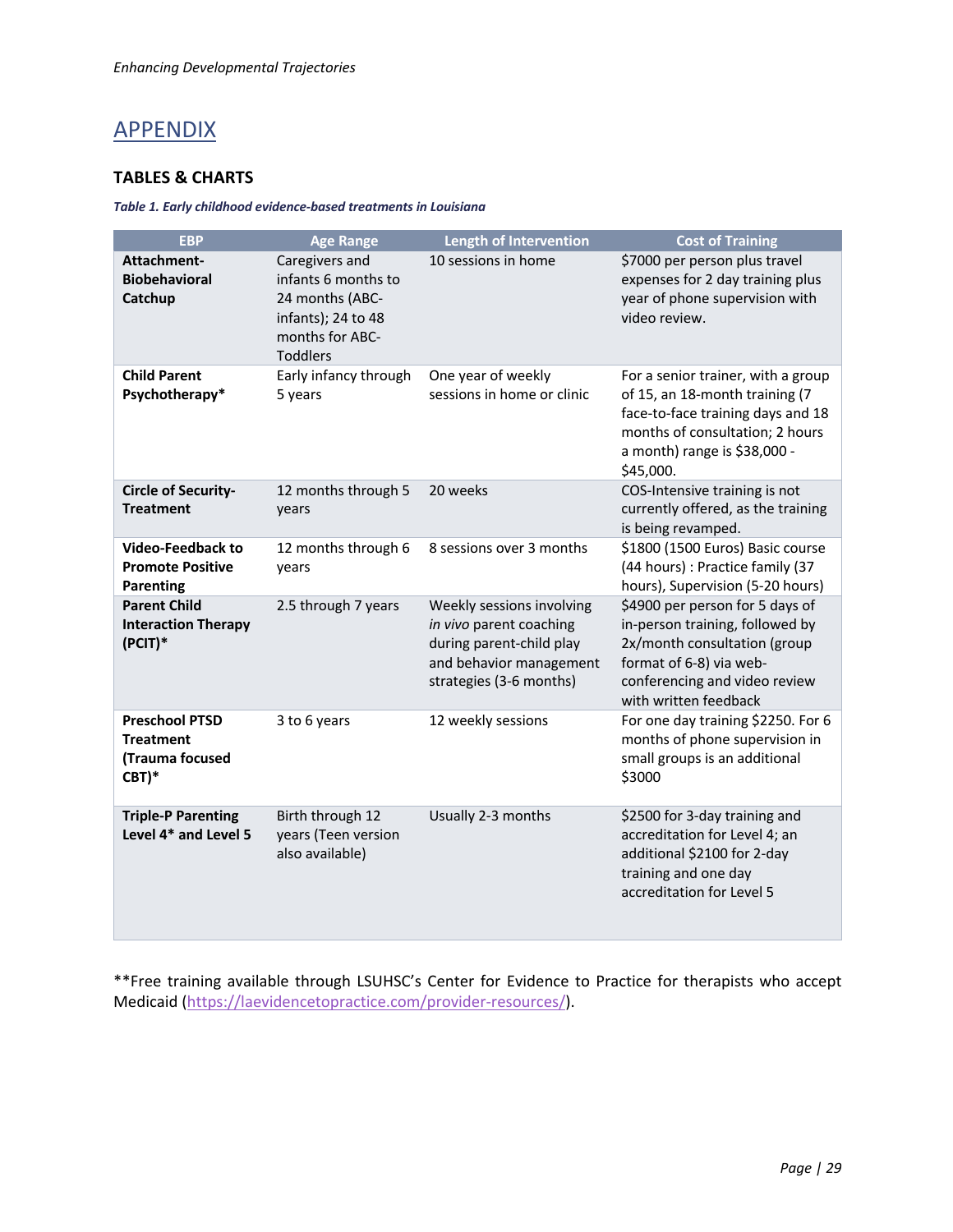## **Enhancing Developmental Trajectories for Young Children: The Critical Importance of Increasing & Supporting Evidence-Based Services**

#### **WHY FOCUS ON YOUNG CHILDREN?**

- 95% of brain development occurs in the first 5 years of life; early experiences provide the foundation for brain development.
- Young children are especially vulnerable to adverse experiences of trauma and deprivation, which can result in long-term problems in development, learning, and health well into adulthood.
- Appropriate interventions can buffer the effects of adversity, alleviate current suffering, improve caregiver-child relationships, and lead to positive developmental and health outcomes.

| <b>THE NEED</b>                                                                                                                                                                                                                                                                                                                                                                                                                                                                                                                                                                                 | <b>THE GOALS</b>                                                                                                                                                                                                                                                                                                                                                                                                                                                                 | <b>THE BARRIERS</b>                                                                                                                                                                                                                                                                                                                                                                                                                                                                                                                 | <b>THE SOLUTIONS</b>                                                                                                                                                                                                                                                                                                                                                                                                                                                                                                                                                                                                                                                                         |
|-------------------------------------------------------------------------------------------------------------------------------------------------------------------------------------------------------------------------------------------------------------------------------------------------------------------------------------------------------------------------------------------------------------------------------------------------------------------------------------------------------------------------------------------------------------------------------------------------|----------------------------------------------------------------------------------------------------------------------------------------------------------------------------------------------------------------------------------------------------------------------------------------------------------------------------------------------------------------------------------------------------------------------------------------------------------------------------------|-------------------------------------------------------------------------------------------------------------------------------------------------------------------------------------------------------------------------------------------------------------------------------------------------------------------------------------------------------------------------------------------------------------------------------------------------------------------------------------------------------------------------------------|----------------------------------------------------------------------------------------------------------------------------------------------------------------------------------------------------------------------------------------------------------------------------------------------------------------------------------------------------------------------------------------------------------------------------------------------------------------------------------------------------------------------------------------------------------------------------------------------------------------------------------------------------------------------------------------------|
| Young children experience<br>behavioral and emotional<br>problems at rates similar to<br>older children and adults.<br>Compared to other states,<br>Louisiana's young children<br>have high rates of<br>maltreatment, exposure to<br>violence, parents with<br>mental illness and<br>substance abuse, expulsion<br>from kindergarten/pre-k,<br>poverty, and diagnoses<br>such as ADHD, PTSD, and<br>aggressive disorders.<br>These conditions require an<br>adequately trained and<br>sized workforce who are<br>incentivized to provide<br>services to young children<br>and their caregivers. | Alleviate suffering; improve<br>adaptive functioning of<br>young children.<br>Relieve parenting stress<br>and distress.<br>Improve parent-child<br>relationships.<br>Enhance the overall well-<br>$\bullet$<br>being of our youngest and<br>most vulnerable citizens<br>(learning, peer<br>relationships, health,<br>development).<br>Set a positive trajectory for<br>long-term physical and<br>mental health.<br>Prevent more costly later<br>problems by early<br>investment. | Too few mental health<br>$\bullet$<br>providers with expertise in<br>treating young children.<br>Training in effective,<br>$\bullet$<br>evidence-based treatments<br>(EBTs) is rigorous, requires<br>time and a financial<br>commitment.<br>Retention of those trained<br>$\bullet$<br>in EBTs is poor and related<br>to inadequate<br>reimbursement and<br>support.<br>Poor retention is expensive<br>$\bullet$<br>because many of those<br>trained do not end up<br>providing services in<br>absence of adequate<br>remuneration. | Financial incentives for<br>providers/agencies who provide<br>EBTs for children less than 6 years<br>of age, including:<br>Cost-based reimbursements<br>$\Omega$<br>for EBP service and<br>sustainability;<br>Support training in EBPs,<br>$\circ$<br>especially for Medicaid<br>network;<br>Integrate EBPs within<br>$\Omega$<br>managed care processes to<br>reflect the priority and value<br>of EBP services;<br>Support training in EBPs,<br>$\Omega$<br>especially for Medicaid<br>network;<br>Integrate EBPs within<br>$\circ$<br>managed care processes to<br>reflect the priority and value<br>of EBP services;<br>Ongoing support and<br>$\circ$<br>supervision for EBP providers. |